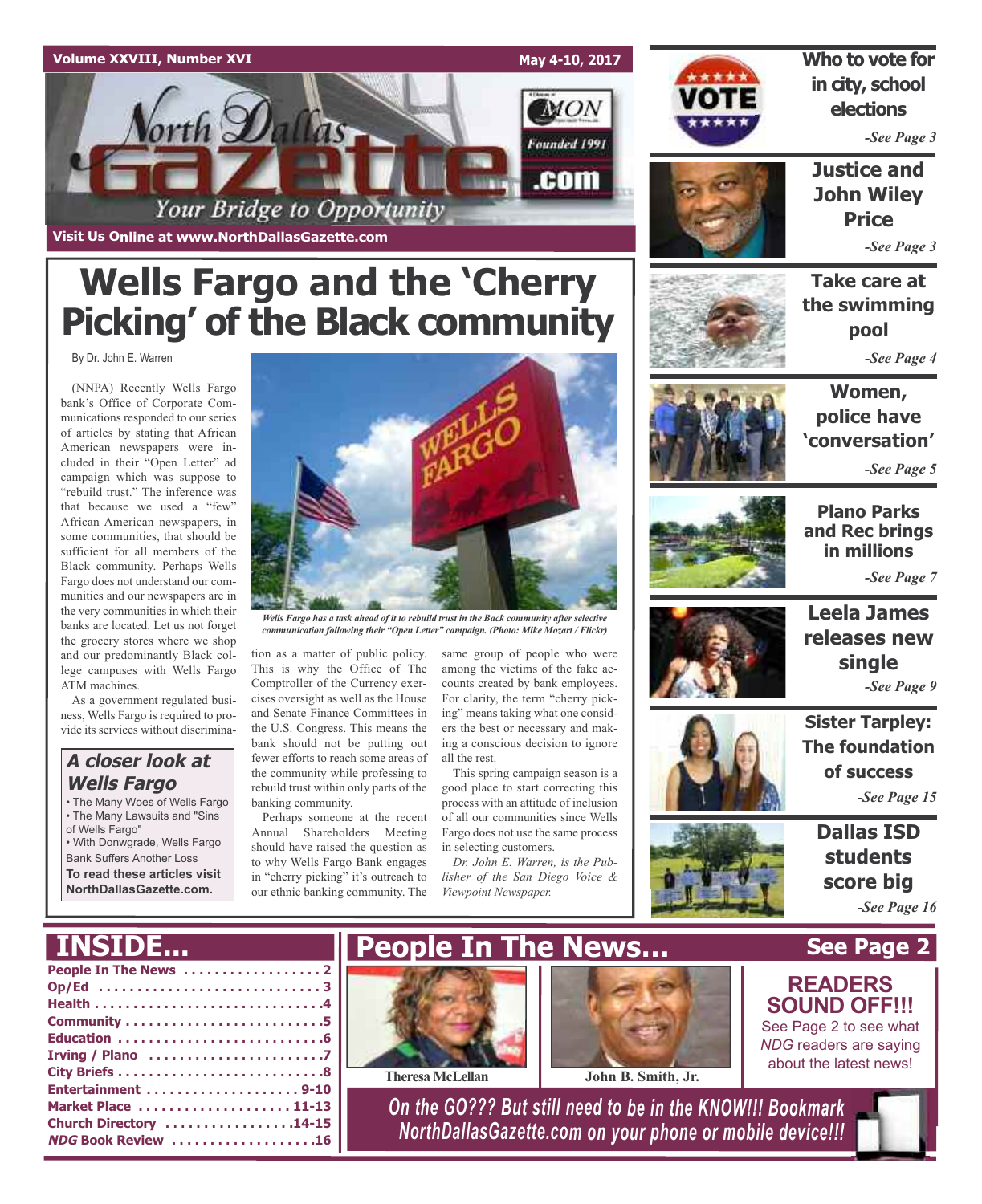### **People in the News www.NorthDallasGazette.com**

Rawlinson, Cpl. Gary Hutchison, Officer Christopher Cobb, Officer Wayne Walston, Officer Melanie Cade, Officer Dana Hart-

### **Theresa McLellan**

The Dallas Area Rapid Transit (DART) Police Department paused to recognize individuals' actions during their annual ceremony Tuesday, April 18. Dozens of officers and staff received recognition and praise for their bravery, dedication and outstanding performances in 2016.

Individually recognized were Fare Enforcement Officer Zachary Lacey as Staff Specialist of the Year, Officer Theresa McClellan as Officer of the Year, Sgt. Tony Hinojosa as Supervisor of the Year and Lt. Kevin Lindsey



as Manager of the Year. Chosen as Team of the Year was the National Night Out team of Officer Melanie Cade, Officer Eva Pipkin, Officer Justin Ellis, Lead Telecommunicator Brenda

### **John B. Smith, Sr.**

The National Newspaper Publishers Association (NNPA) extends heartfelt, deepest sorrow and condolences to the family of John B. Smith, Sr. As publisher of the Atlanta Inquirer, and as a former Chairman of the NNPA, John B. Smith, Sr. was a respected, strong, effective, compassionate and courageous leader of the Black Press in America for decades.

John B. Smith, Sr. passed on Thursday, April 27, in Atlanta, GA. The legacy of Smith will continue to be



cherished and admired by future generations of publishers, journalists and activists.

Smith is such a publisher, was the publisher for more than 40 years at The Atlanta Inquirer. "The Boss" was described as giving, sharing and caring about the Atlanta community and its citizens. On several occasions, Smith helped to organize several social and civic organizations for a better life for Atlanta citizens.

Lee and Police Specialist

The ceremony included a special tribute to officers and individuals thrust into precarious situations on July 7, 2016 when an armed gunman began shooting at El Centro College near three DART properties: West End Station, West Dallas Transfer Center and Rosa Parks Plaza. DART's first Medal of Honor was bestowed posthumously to Officer Brent A. Thompson who was tragically killed that day. Thompson also received the department's first Police Cross. Medal of Valor awards were given to Officer Kristopher Stewart, Officer Lee

Mary DeLira.

Active in the community, Smith served on numerous boards of directors in business, and civic organizations. Honors included "Young Man of the Year" in Business and selected as one of twenty-five "City Shapers" by Atlanta Magazine. The Atlanta Press Club inducted Smith and Canon, Officer Robert Craig and Officer Kristopher Carter. Police Commendations went to Lt. Don Hyder, Sgt. Chris Hunt, Sgt. Tori Hutchins, Sgt. Crystal Parker, Detective Joseph Stinson, Officer Shamika Sorrells and Police Specialist Michelle Killinger. The Life Saving award was earned by Officer Kristopher Carter, Officer Kristopher Stewart and Officer Temple Kramer.

Four officers were shot that day. In recognition, the Police Shield was presented to Officer Misty McBride, Officer Lee Cannon, Officer Jesse Retana, and, accepting the award for Officer Brent

the founders of The Atlanta Inquirer into its 2016 Hall of Fame. Additionally, last year the Atlanta City Council honored Smith for his tenacity and dedication to Atlanta and journalism.

His desire for perfection and knowledge of salesmanship made him effective in the field of marketing, in particular, and communications, in general. He represented The Atlanta Inquirer not only within the Metro Atlanta Chamber of Commerce, but also Atlanta's Community Relations Commission, along with other enterprising busi-

Thompson was his wife, Officer Emily Thompson.

Certificates of Merit were presented for excellence in police performance to Sgt. Richard Tear, Sgt. Cesario Rodriguez, Sgt. Homer Hutchins, Sgt. Keith Austin, Cpl. Luevada Campbell, Officer Stacy Glover, Officer Johnathan Williams-Cooper, OfficerAnthony Rhodes, Officer James Varney, Officer Christopher McGee, Officer Dakari Davis, Telecommunicator Angela Masterson and Telecommunicator Krysta Davis.

Letters of Commendation went to Sgt. Stephen Jones, Sgt. Warren Mays, Sgt. Billy

ness activities.

Additionally, Smith ascended to chairman of the board of NNPA, "the Black Press of America," from 2005-2009 commanding responsibilities of the newspaper federation, which is comprised of more than 200 African-American newspapers nationwide.

Funeral arrangements are the following:

• Saturday, May 6, at 11 a.m.

• The Martin Luther King Jr. International Chapel, Morehouse College, 830 Westview Drive SW, Atlanta, Georgia 30314

A graduate of Morehouse field, Officer Melanie Serrao, Officer Laquana Towery, Officer Delia Allison, Officer William Ouellette, Officer Justin Ellis, Officer Richard Moore, Officer Douglas Huse, Officer Miguel DeLeon, Officer Geno Maya, Lead Telecommunicator Brenda Lee, Telecommunicator Mimi Bowman, Camera Monitor Steve Wiggins, Camera Monitor Robin Payne, Monica Robledo-Jones, Angel Velez, Sonia Garcia and Jean Haertel.

College, John B. Smith, Sr. is survived by his wife, Francis, his son John B. Smith, Jr., his daughter Lori Smith, and five grandchildren. He is also survived by his siblings, brother Robert Smith and sister Sarah Alexander, as well as, many nieces, nephews, cousins, friends and relatives.

The staff of the North Dallas Gazette extends our heartfelt condolences to the family of Mr. Smith who always extended a gracious smile and willingness to help lead the NNPA and his colleagues forward.

## **NDG Readers Sound Off...**

### **Dwaine Caraway throwing his hat back in the ring for Dallas City Council Place 4**

I think you're right about the financial details associated with Caraway's campaign. At least that's the rumor I've heard, but ultimately I feel like he's a good guy and a good fit for city council. *Editor's Note: Comment is in response to a reader's comment published last week.*

*-- Brian Miller*

**Dallas Police and Fire Pension rescue**

### **threatens DART funding**

Significantly reducing bus and rail service within Dallas seems like a disaster waiting to happen if you ask me. I hope it doesn't come to that.

*-- Adrienne*

### **The Irving mayoral election offers choices for change**

If you want to drive the car you need to ride in it for awhile. City Mayors don't start out as Mayors, they have to know how to do business within the system. They should work on a committee or as a councilperson first. *-- Bob Harris*

I have known and observed Rick Stopfer for as long as he has been in Irving. He is a fair, level headed man who has great knowledge and experience in all matters of Irving City Government. During my years as a Utility Company Manager, I had direct working business relations with Rick and noticed his calm, level headed approach to major issues challenging his role in representing the residents of Valley Ranch. He demonstrates Fair, Sound, and Equal Judgement in his approach to vital decisions facing him. His vast experience in the business of City Hall makes him the most effective and correct choice for Mayor. It would be a great detriment to our City to miss this opportunity to have Rick as our Mayor.

**5 in Dallas area guilty of health care fraud** Not Good

*-- Alice Decker*

**To share your opinion visit NorthDallasGazette.com**



\$69\* DIVORCE

*For the 411 in the community, go to www.northdallasgazette.com*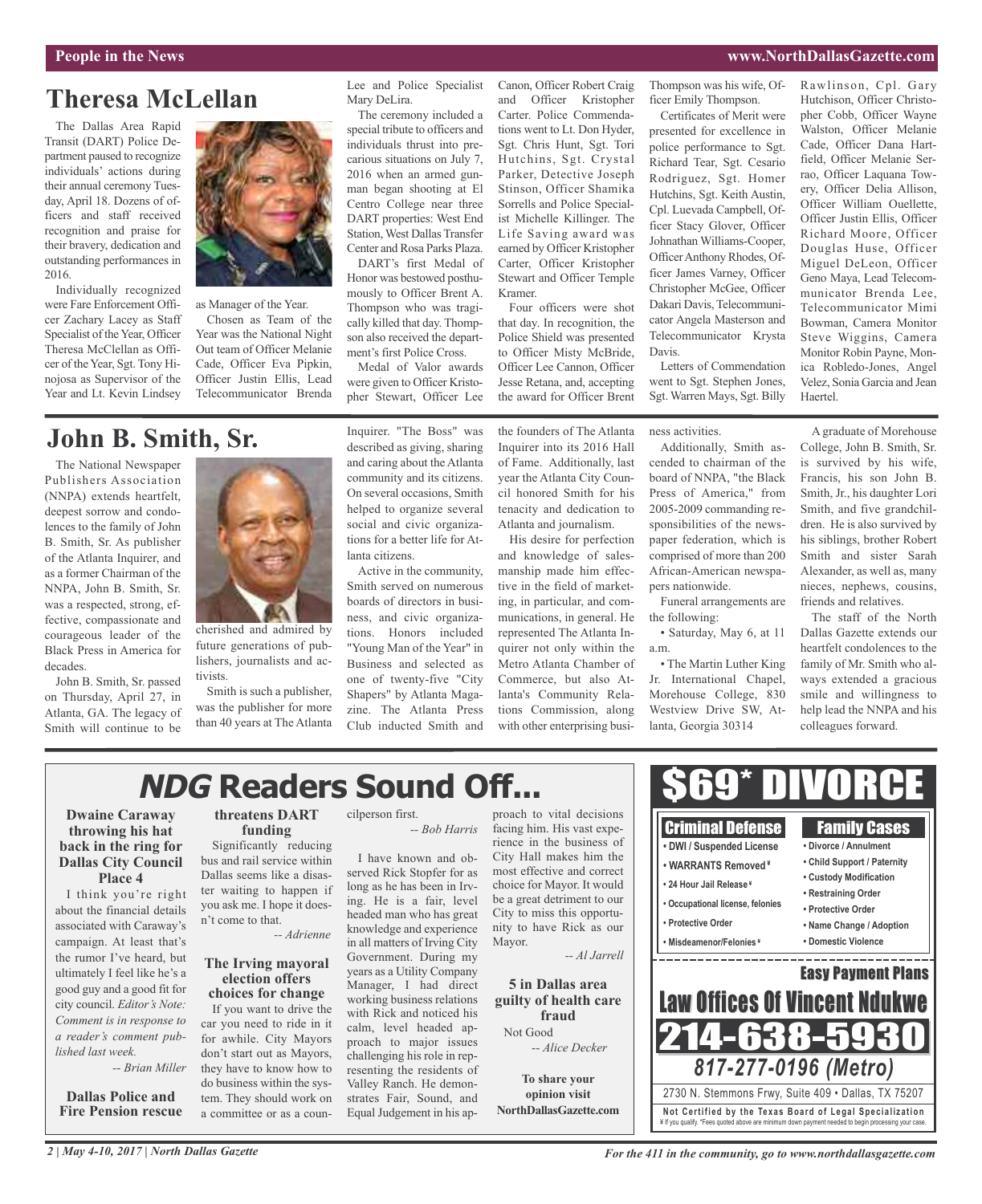### **www.NorthDallasGazette.com Op-Ed**



P.O. Box 763866 - Dallas, Texas 75376-3866 Phone: 972-432-5219 - Fax: 972-509-9058

*"Do what you say you are going to do ... when you say you are going to do it."*

**Publisher's Office:** publisher@northdallasgazette.com

**Sales Department:** marketing@northdallasgazette.com 972-509-9049

**Editorial Department:** editor@northdallasgazette.com

### **Online:**

www.NorthDallasGazette.com www.twitter.com/NDGEditor www.facebook.com/NorthDallasGazette www.pinterest.com/NDallasGazette www.instagram.com/NorthDallasGazette

## STAFF

**Chairman Emeritus** *Jim Bochum 1933 – 2009*

**Published By**

*Minority Opportunity News, Inc.*

**Web Master** *Todd Jones*

**Special Projects Manager** *Edward Dewayne "Preacher Boy"Gibson, Jr.*

**Community Marketing** *Nina Garcia Nadina Davis*





**Editor** *Ruth Ferguson*

**Religious/ Marketing Editor** *Shirley Demus Tarpley ("Sister Tarpley")* **Senior Columnist** *Ed Gray*

> **Contributing Writers** *Jackie Hardy Terri Schlichenmeyer Nicole Scott David Wilfong*

> > **Production**

Who, What, When, Where and Why?



*North Dallas Gazette assumes no responsibility for unsolicited material and reserves the right to edit and make appropriate revisions. The North Dallas Gazette, formerly Minority Opportunity News, was founded*

*in July 1991, by Mr.Jim Bochum and Mr.Thurman R. Jones. North Dallas Gazette is a wholly owned subsidairy of Minority Opportunity News, Inc.*

## **John Wiley Price and justice in Dallas**



*Ed Gray, Senior NDG Columnist is also the host of The Commish Radio Show airing Saturdays 3 p.m. – 5 p.m. on FBRN.net*

The trial of the century is over, and Justice has prevailed! Dallas County Commissioner John Wiley Price has been proven not guilty! The personal nightmare for Commissioner Price is over. However, how many in the community are still living in a perpetual purgatory of Injustice.

Justice is often in the eyes of the beholder. In many cases due to circumstances of jury selection, justice is

denied. When Commissioner John Wiley Price was found not guilty of corruption charges, locally the Black community rejoiced. The previous week, Officer Bryan Burgess of the Dallas Police Department was found not guilty of criminally negligent homicide in running over bicyclist Fred Bradford. In this case, the Black community was enraged.

We had one man, Commissioner Price in the battle for his life against the United States government. We had another man Fred Bradford, deceased whose reputation and life were embattled. Both men stood in front of the juries. One man literally on trial, the other man symbolically on trial. In America, all Black men are on trial either symbolically or otherwise. In the American justice system, most black men face and are judged by juries with an implicit bias of guilt.

The judicial system is based on the theory you are innocent until proven guilty, unless of course you are Black. If you are Black the burden of proof is about as heavy as grandma's black cast iron skillet. We must level the playing field of justice, to the point that justice truly is Equal for All!

Many people do not realize, how critical jury composition is the key to justice! In both of the aforementioned cases, the juries making the final decision were predominately White. We as a people must get beyond running away from serving on juries. When the jury summons arrives in the mailbox, answer the call. Many people have been convicted because of jury composition. Enlarge the jury pool, so people like Commissioner Price will not have to say, "I'm the luckiest Black man alive."

Fred Bradford was not lucky when Officer Burgess ran him over twice. Officer Bryan Burgess was lucky when the jury said "Not Guilty." Then again perhaps Burgess was not lucky, because after all Officer Burgess is White.

Jury composition and justice is more than just blind luck.

*Editor's Note: Following a nine-week trial Commissioner Price was found not guilty on April 28 on seven of the 11 charges he faced. The jury was hung on four income tax related charges.*

### **Our thoughts on the upcoming May 6 election**

I n c u m b e n t **C a s e y Thomas** is facing opposition from Joe Tave again, as well as, Sandra Crenshaw. *NDG* believes Thomas deserves a second chance to build upon the experience he gained over the last two years.

**Tammy Johnston** is seeking to replace incumbent Tiffanni Young and *NDG* sees her as representing a new and fresh vision for District 7.

*NDG* believes **Scott Griggs** has served his constituents well during this first three terms, and is the right man for the position to serve for a fourth term.

In our view, **Dwaine Caraway** is the Renaissance Man in this election and should replace the woman he helped to elect, incumbent Carolyn King Arnold.

*NDG* supports **Tennell Atkins** to return to the City Council, putting his experience, knowledge and understanding of Dallas City Hall to work again on behalf of the voters.

Dallas ISD Trustee **Joyce Foreman** has been a tireless champion for District 6. Foreman is a woman with strong convictions and is never afraid to speak up on behalf of these students,

parents and educators she represents

With his diversified and in-depth background, we feel **Young Sung** is an ideal choice for the Carrollton City Council.

In the Irving race, *NDG* supports both mayoral candidate **Rick Stopher** and Place 5 candidate **Oscar Ward** to push the reset button and get city government back on track.

## **NDG endorsements for city council and school board elections on May 6**



**District 1 Scott Griggs**



**Dallas City Council, District 3 Casey Thomas**



**Dallas City Council, District 4 Dwaine Caraway**



**Dallas City Council, District 7 Tammy Johnston**



**Dallas City Council, District 8 Tennell Atkins**



**DallasISD Board Trustee, District 6 Joyce Foreman**



**Council, Place 6 Young Sung**



**Irving City Council Mayor Rick Stopher**

**CFBISD School**

**Board, At-Large Candace Valenzuela**



**Irving City Council Place 5 Oscar Ward**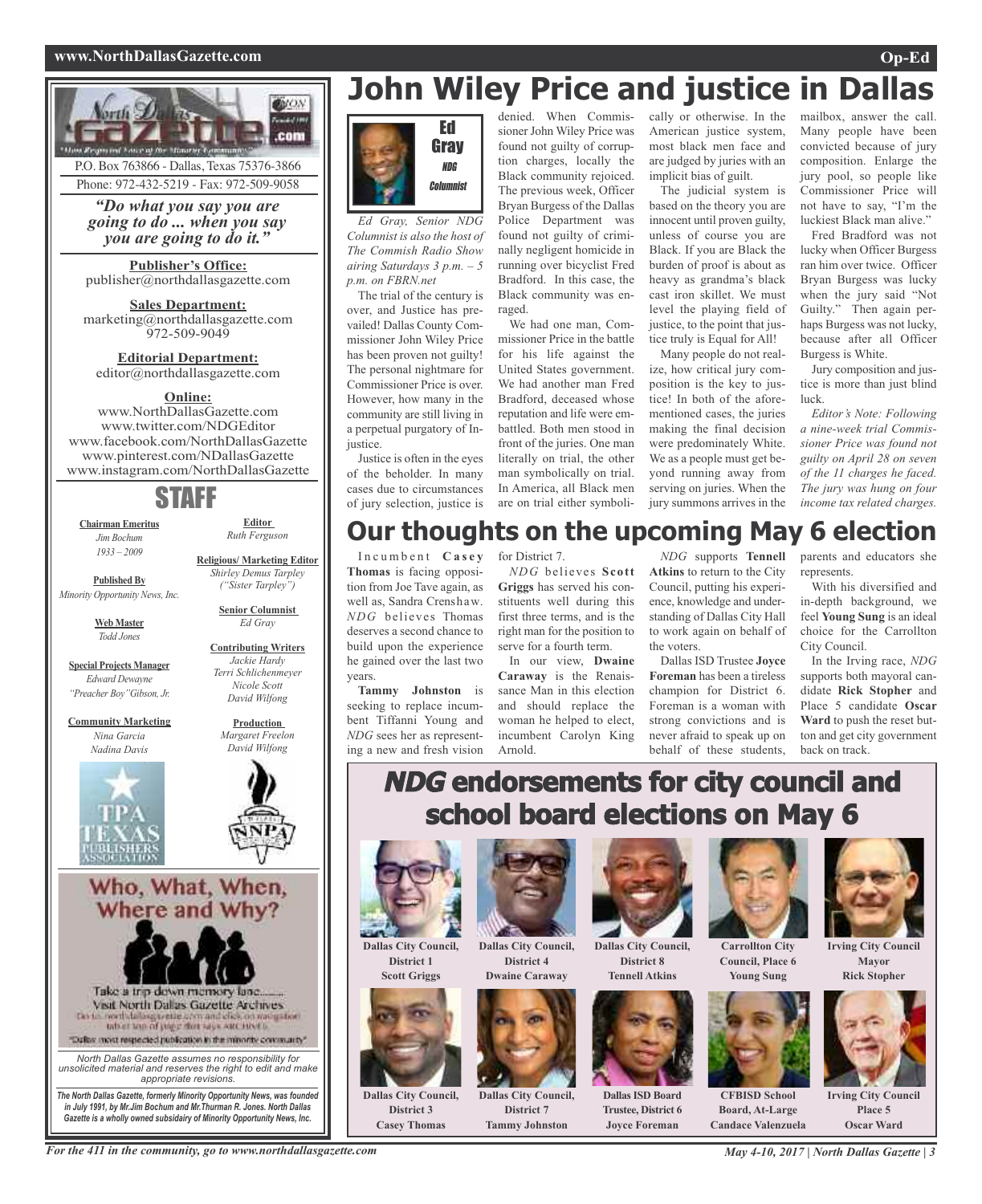## **Tips on how to react to a potential drowning incident**

PHOENIX, AZ – Drowning is one of the leading causes of death in the United States. On average, 3,533 people die as a result of drowning each year, and most of those deaths are children under the age of four who drown in backyard swimming pools. The tragedy of these statistics is nearly all drowning deaths are preventable. However, if a drowning incident does occur it is vital that parents and children know how to react. A proper response could save a life. The United States Swim School Association (USSSA), a leading swim school organization in the country, has created guidelines that can be fol-



lowed during a drowning incident.

Additionally, USSSA recommends several standard water safety precautions to parents to help avoid drowning incidents by being proactive and creating a safe swim environment including: keeping children under constant supervision, enrolling children in swimming lessons, knowing CPR, having pool fences and barriers installed.

If you encounter a potential drowning situation, recommendations include:

• Throw, Don't Go – a young child struggling in the

water can easily cause an adult attempting a rescue to drown as well. Panic can cause a child to obstruct an adult from being able to swim or stay above the water. It is safer to throw a lifesaving device, towel, rope or even a pool noodle to the person in the water, wait until he or she grabs hold and then tow the person safety.

• Call for Help – alert others around you that a drowning is occurring before you take action to try to save the victim. In case something goes wrong it is vitally important that other people know you may need assistance with the rescue.

•Approach from Behind –

if you need to enter the water to save someone from drowning, it is best to approach the person from behind to lessen the likelihood the person will grab on to you and pull you under the water as well.

• Wear a Life Jacket – If you are attempting to rescue a drowning victim in an open body of water like a river or lake put on a U.S. Coast Guard approved life jacket before you enter the water and if possible secure yourself to your boat or shore with a rope. Conditions in the water will be unknown and you will not know if you will be fighting currents or an underwater log. The life jacket could

save your life and the victims.

• Watch for Signs of Secondary Drowning – people who experience a drowning incident can still have water in their lungs hours after and need to be watched closely for signs of trouble breathing which could indicate a secondary drowning emergency. If difficult breathing is noted after a drowning, immediately seek medical help and call 911.

To find a USSSA affiliated swim school near you, or for details on becoming a member of the nation's leading swim school organization visit: http://www.usswimschools.org.

### **Your child's mouthwash might be putting harmful substances in their bodies**

Consumers have become increasingly aware of the hidden toxins in foods, beverages as well as eating and drinking utensils. They avoid high fat and high sodium foods, sulfates in their personal care products, aerosol sprays and toxic chemicals in their household cleaners.

Yet, when it comes to mouthwash, they will let their children take a product that

contains harsh substances. "There has been a sur-

prising lack of attention to mouthwash and how it affects children," says Dr. Harold Katz (www.therabreath.com), a bacteriologist, dentist and developer of TheraBreath for Kids Oral Rinse.

Many ingredients in some commercial mouthwashes are of questionable benefit

and some are just plain bad for you.

• Sodium Lauryl Sulfate. This harsh detergent leads to canker sores and causes microscopic damage and shedding of vital oral tissue.

• Saccharin. This sweetener is found in drinks, candy, cookies and medicines. It has also been shown to cause bladder cancer when tested on laboratory rats. In

**TENNELL ATKINS** 

**IS ENDORSED BY** 

**FORMER DALLAS** 

**POLICE CHIEF** 

DAVID BROWN.

Pal. adv. paid to Tennelt Ations Campaigs

humans, it can cause allergyrelated symptoms, skin disorders, nausea and diarrhea.

•Artificial Colors and Flavors. Studies by leading health researchers have found a link between children's use

of artificial colors and flavors with learning disabilities and hyperkinesis.

Katz suggests that all consumers take the time to read labels and understand what is going into their children's

bodies.

*Dr. Harold Katz received his degree in bacteriology from UCLA and is the founder of The California Breath Clinics and author of "The Bad Breath Bible."*





FOR DALLAS CITY COUNCIL DIST. 8

VOTE EARLY: April 24 to May 2 ELECTION DAY: Saturday, May 6

A Leader You Know. A Leader You Trust.

ने । मला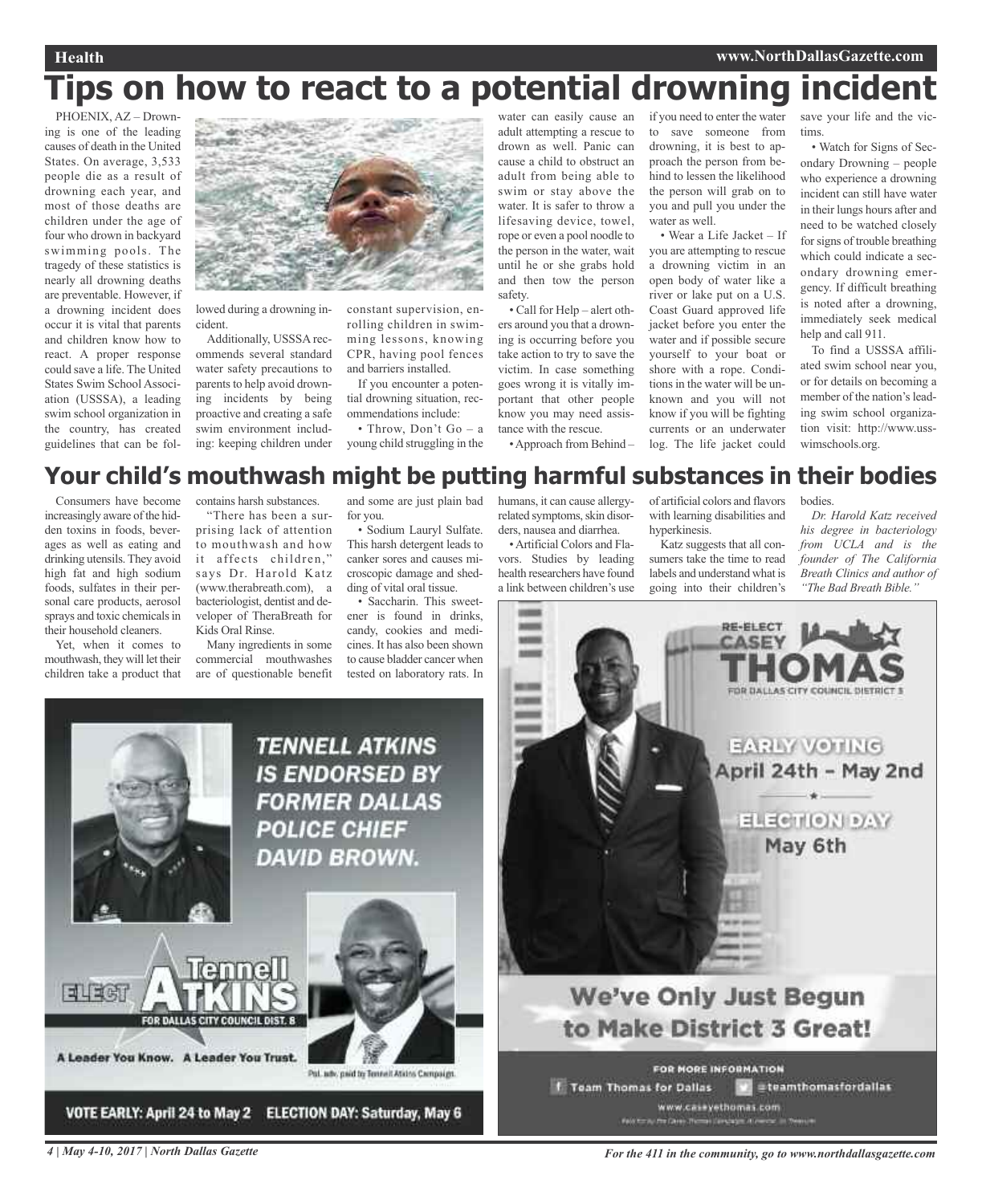### **Community News**

## **African-American women and police have a 'conversation'**

By Jackie Blalock Robinson

If it is to be, it's up to me! This is the message that nearly 100 African-American women heard when they came together with several black officers of the Dallas Police Department on Saturday, April 22 to discuss issues involving African-American women and the police. The attendees discussed the realities of negative encounters with the police and how to start healing and find solutions.

The event, held at the Black Police Officers Building in Dallas, was facilitated by Dr. Sheron C. Patterson, Communication Officer, The United Methodists of North Texas. Dr. Patterson, the daughter of a Charlotte, North Carolina police office, was passionate about strengthening the relationship between police and the African-American community. She remembers the time as a youth when police



*(L to R) Sergeant Logan, Major Richardson, Lieutenant Hadnot, Chief Shead, Dr. Patterson Officer Gates, Major Porter (Courtesy photo)*

officers were heroes.

"Black police were a gift to the black community. They were adored; they were loved; they were needed," said Dr. Patterson.

However, in recent years, and the easy accessibility of cameras on cell phones, videos have surfaced showing negative and abusive encounters between police and African-American women. First, last summer a teenage African-American girl was tackled by a white police-

man in McKinney. Then, last month an African-American mother and daughter in Ft. Worth were thrown to the ground by a white policeman during a police call. In 2015, Sandra Bland, an African-American woman traveling in South Texas was confronted and then arrested by a white policeman. She was found dead later in her jail cell of an alleged apparent suicide.

So how did we get to the point? Dallas Police Department's (DPD), Major Latoya Porter, shared insights into a little known historical fact about Slave Patrols. According to Maj. Porter, these patrols terrorized black people to get them to not run away from plantations, or to get them to be 'good'slaves. These patrols lasted about 173 years. This history transcends where we are today. But terms like 'bad attitudes, deescalate, disrespect, deepseated fears' that stir up many more conversations about African-American women and the police.

"What you saw (in Ft. Worth) encourages other police officers to do the same thing in every other city around the nation," said Dallas Police Deputy Chief Katrina Shed. "That lady was a mother trying to stand up for her son. It hurt my heart to see a woman treated that way." Shed added police can de-escalate a situation with improved communication skills.

"We do have de-escalation training along with understanding biases and cultural diversity. But you're always going to have individuals who do what they want to do; you're going to have bad apples. Yes, they (policemen) attend the training; they're paying attention,

but they are still could do the absolute wrong thing. It is unfortunate, but no class can change some biases."

Once the concerns were discussed, the two groups united to look ahead to the future. All attendees said this event was a good start in making change. "We need to build community with the police," said Porter.

"DPD's Community Engagement manager, Joli Robinson, is really focused on being involved in the community." Robinson said she has a passion for working with the community and shared some of the tactics she uses.

"To build community with the police, DPD brings out vendors to provide free services and information for the community," Robinson said. "We offer free 'Coffee with Cops' regularly as a way to

See WOMEN, Page 7



WITAWS & NFCC OFFICIALITY FINANCE TT

Unit auto Pattentia Programa limitato (ta US Department al ...)<br>Commerce, Mussity Bussels Developmen Agents Vocan Agents Armangement

# **Register now for** summer and fall classes!

northlakecollege.edu

### **Semester start dates:**

Summer I - June 5 Summer II - July 11 Fall - August 21

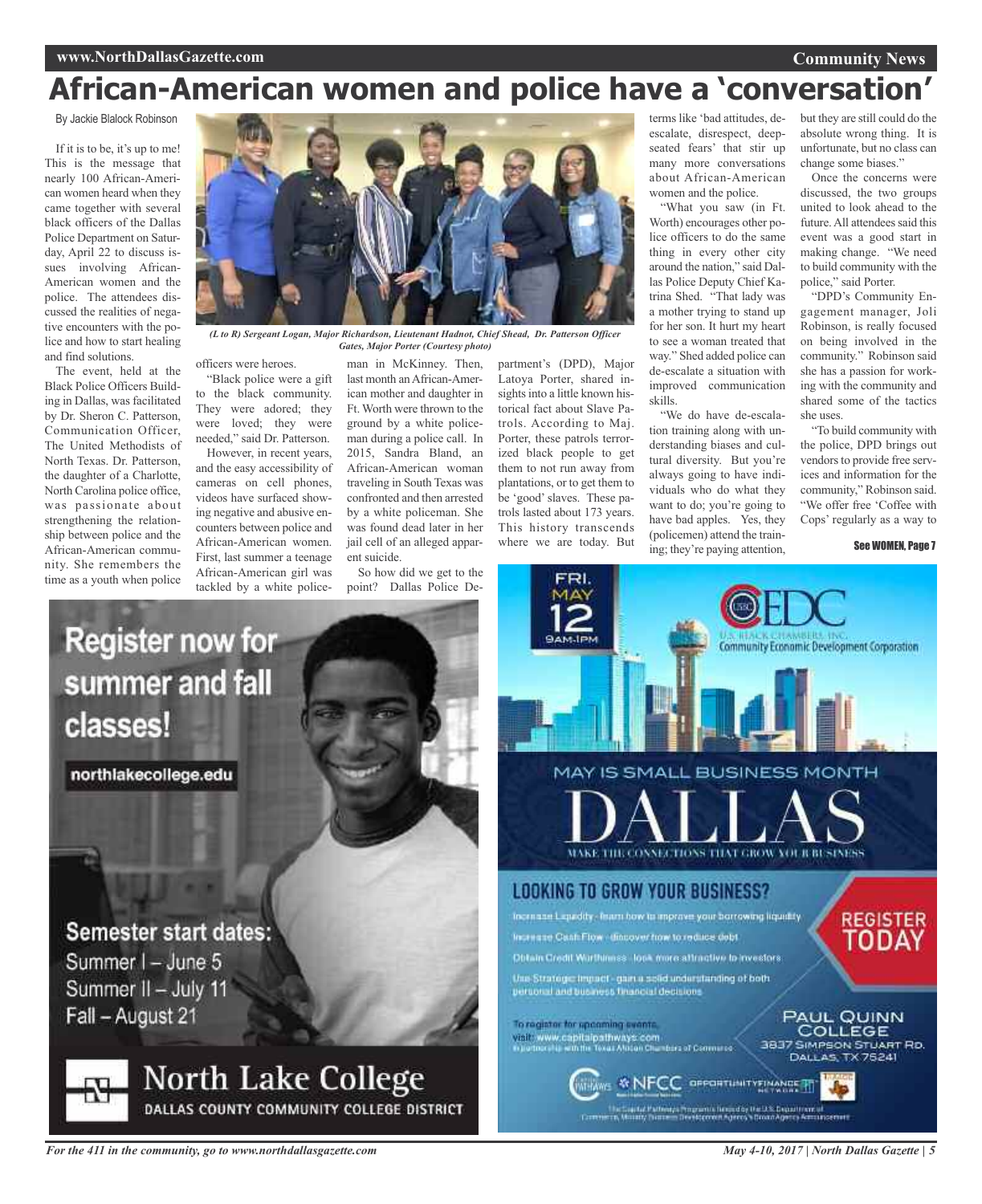## **DISD, DCCCD and TEA partnership allows students to early college credits**

Dallas ISD and the Dallas County Community College District (DCCCD) are set to operate 23 Early College High Schools (ECHS) in the 2017–2018 school year. This will make Dallas ISD and the DCCCD a statewide leader in providing an opportunity for students to earn up to 60 hours of college credit or an associate degree — at no cost to them — while earning a high school diploma.

The Texas Education Agency in April announced the ECHS designations. The TEA only grants the ECHS



designations to schools that are on track to meet six rigorous benchmarks and operate best practices.

Additionally, Dallas ISD and the DCCCD are building on the ECHS model by incorporating the Pathways in Technology Early College High School (P-TECH) framework. The framework brings together

the high school, its college partner and one or more industry partners to provide students with real world knowledge and skills.

"We are extremely proud that Dallas ISD received these new ECHS designations for all 17 of our collegiate academy programs," said Usamah Rodgers, Dallas ISD executive director of P-TECH and Early College Programs. "Dallas ISD now has 23 TEA-approved ECHS in conjunction with the DCCCD and the University of North Texas at Dallas, which demonstrates our commitment to graduate students who are college and career ready."

More than 46 industry partners are partnering with the DCCCD and Dallas ISD. The industry partners will provide students with mentorship, job interviews, site visits, and some will be selected for internship opportunities.

"We are excited that opportunities for Dallas ISD students continue to expand when it comes to preparing them to enter tomorrow's workforce," said Israel Cordero, Chief of Strategic Initiatives and External Relations. "These Early College High Schools add to existing district programs that are successfully making college a reality and supporting career-readiness even before students graduate from high school."

Dallas ISD and the DCCCD have seen remarkable interest in the collegiate academies. The collegiate academies received more than 4,800 applications for about half that many spots during the last application period that was open Dec. 5 – Jan. 31.

## **UNT's ArtWear 2017 highlights talents of graduating fashion designers**

*Image Courtesy*

*DISD*

The sleek and stylish models strutting down the catwalk May 6 will be displaying the culmination of University of North Texas' seniors hard work and dedication.

ArtWear, the annual juried exhibition at the UNT Union Ballroom, located at 1155 Union Circle, Denton, is showcasing the work of 32 students from the College of Visual Arts and Design fashion design program this year. Students spend at least five months working on these pieces. They began with sketches, prototyping and research during the winter break, and they made the outfits during the spring semester.

"ArtWear feels more like



my actual graduation – what I've been waiting four years for," senior Brittnie Grono said.

Grono was inspired by Joan of Ark's devotion to Catholicism and has created a line of modern evening/bridal suiting reflecting not only Joan of Ark's

dedication but also her strength.

"I'm so excited for ArtWear this year," said senior Sara Bennack, who will be showing her collection of women's sportswear about falling in love that was inspired by artist Erin Armstrong, a Canadian expressionist painter.

Each garment is treated with some form of hand painting, embroidery and beading, as well as carefully thought-out texture and color

details. "Because this is one of my last chances to express my creativity in school, I decided to incorporate all aspects of design in my collection pieces."

Tickets are \$40 general admission or \$25 for UNT student/faculty/staff and may be purchased online. Parking is available in Lot 54 near the Welch Street Complexes.





### www.farieton.edu

Stephenville | Fort Worth | Waco | Midlothian | Global Campus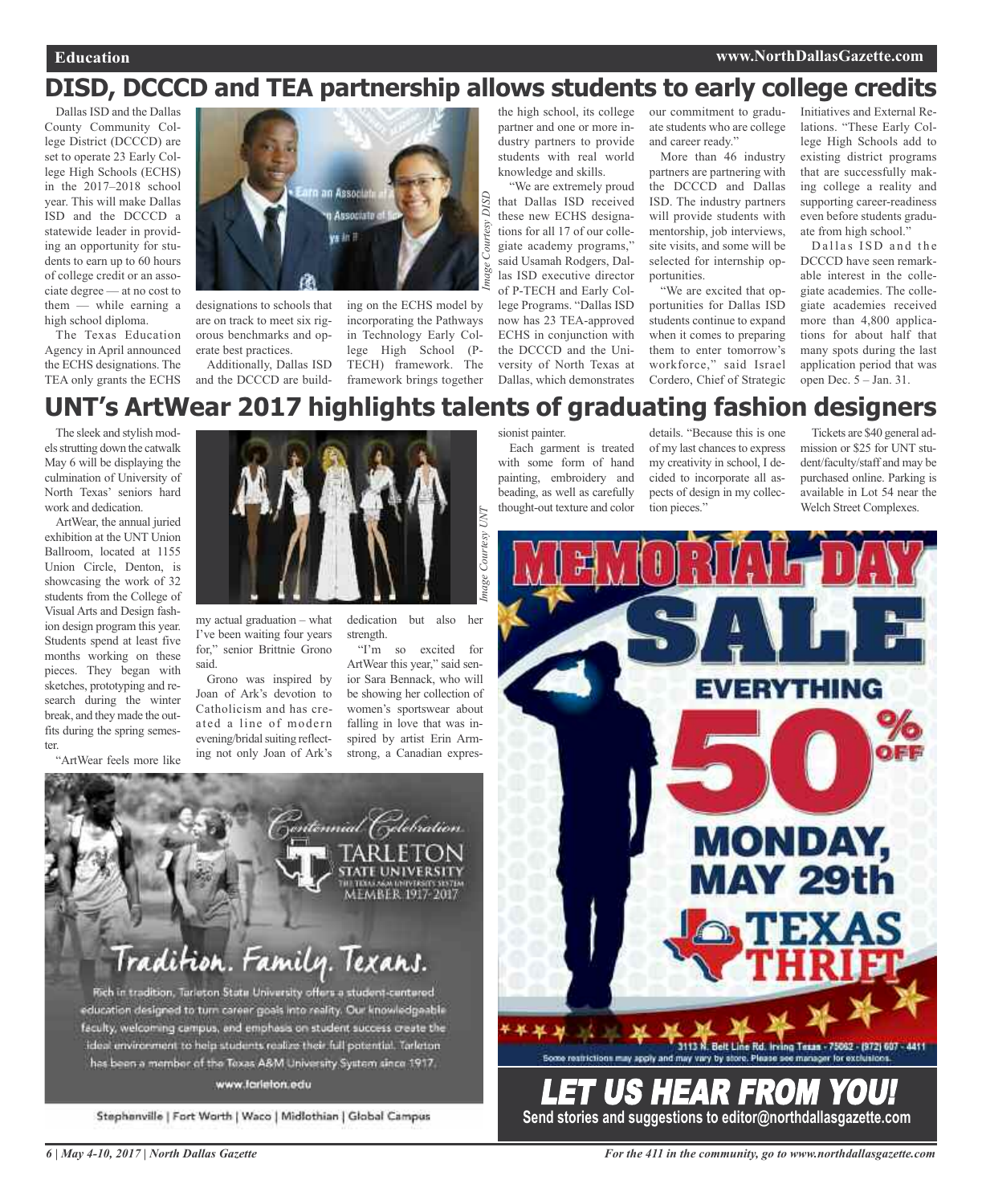## **Study shows that Plano Parks and Rec worth millions to local economy**

At an April 24 Plano City Council preliminary meeting, the Trust for Public Land shared its findings from a study conducted to explore the economic benefits provided by the city's park and recreation system. Plano Parks and Recreation engaged the TPL in a professional services contract last year to measure the department's overall performance and how such has impacted the community atlarge.

"We know parks and recreation facilities have benefits to our community, but a lot of times we don't know what those hard economic benefits are," Plano Parks and Recreation Director Robin Reeves said.

The Trust for Public Land is a national nonprofit organization that has protected nearly 40k acres of Texas'most important natural places since 1979, including 1,800 acres in North Texas. The study

meet police in a non-emergency setting throughout the year to get to know all of the officers from my district. It also gives the police officers an opportunity to meet the people that they are serving. When the people know the officers, they can call them

**WOMEN,** continued from Page <sup>5</sup>

Dr. Lawana Gladney, a local psychologist, also known as the Mind Doctor", offered the community, and the police, ways to heal hurts and some practical solutions. "If you can refocus your anger in another way, you can get so much more done,"

and feel at ease."



found that Plano's parks and recreation system contributes hundreds of millions of dollars to the local economy each year by enhancing property value, boosting local tourism and economic development, and providing an array of recreation opportunities, which in turn leads to health cost savings.

Key findings from the study include:

• Plano's parks increase the value of nearby homes by 5 percent, equaling to about \$337 million in enhanced property value. • Parks, trails and recre-

fair. People will mistreat, misuse, and abuse you. They did that to Jesus, why do we

ational facilities attract many nonresidents to the area. Sports and tournament events hosted in Plano alone generate \$39.2 million annually. *Michael Barera / Wikimedia*

• Many residents also visit Plano's parks and recreation facilities at least once a year (90% of children and 82% of adults), which equates to \$31.8 million in annual recreational value.

• Independent research has shown when people exercise it reduces illness, therefore reduces medical care costs. Recreational activity in Plano generates

cial? He was mistreated because of the perceptions people had about him, his ethnicity, and the side that he stood on. So all of this is an

\$21.2 million in health care cost savings annually.

• 71 percent of businesses who decided to locate in Plano said the quality of the area's parks and recreation was an important factor.

• \$32.7 million is spent on recreation-related spending by Plano residents each year. This activity also supports local businesses (54 stores and \$109 million in sales).

"All of this makes Plano an attractive place to live, work and play. People want to live here and businesses want to locate here because of your high quality of life," said Jessica Sargent, conservation economics director for the Trust for Public Land, during the April 24 meeting.

"In short, your parks are an important part of the local economy that provides hundreds of millions of dollars annually benefitting residents, businesses and the local government."

proper perspective on all of this."

For more photos and to read more about this event, visit NorthDallasGazette.com.



## **Families should discuss a home fire escape plan before an emergency**

The Irving Fire Department wants everyone to know the importance of having <sup>a</sup> home fire escape plan and practicing it with your family.

If <sup>a</sup> fire breaks out in your home, you may have only <sup>a</sup> few minutes to ge<sup>t</sup> out safely once the smoke alarm sounds. Everyone needs to know what to do and where to go if there is <sup>a</sup> fire.

• Make <sup>a</sup> Home Escape Plan and discuss the plan with everyone in your home.

• Know at least two ways out of every room, if possible. Make sure all doors and windows leading out-

side open easily. • Have an outside meeting place (like <sup>a</sup> tree, light pole or mailbox) <sup>a</sup> safe distance from the home where everyone should meet.

• Practice your home fire drill at night and during the day with everyone in your home, twice <sup>a</sup> year.

• Practice using different ways out.

• Teach children how to escape on their own in case you can't help them.

• Close doors behind you as you leave.

•And most importantly – If the alarm sounds…GET OUT AND STAY OUT. Never go back inside for items, people or pets.



#### said Gladney. "Embrace this, and understand that life THE COMMUNITY, is not fair. People are not **DEDICATED TO PROGRESS** fair, and they will never be **START INVERTISES BRICKANDS**

For latest DFW news and contests LIKE the North Dallas Gazette on Facebook Facebook.com/NorthDallasGazette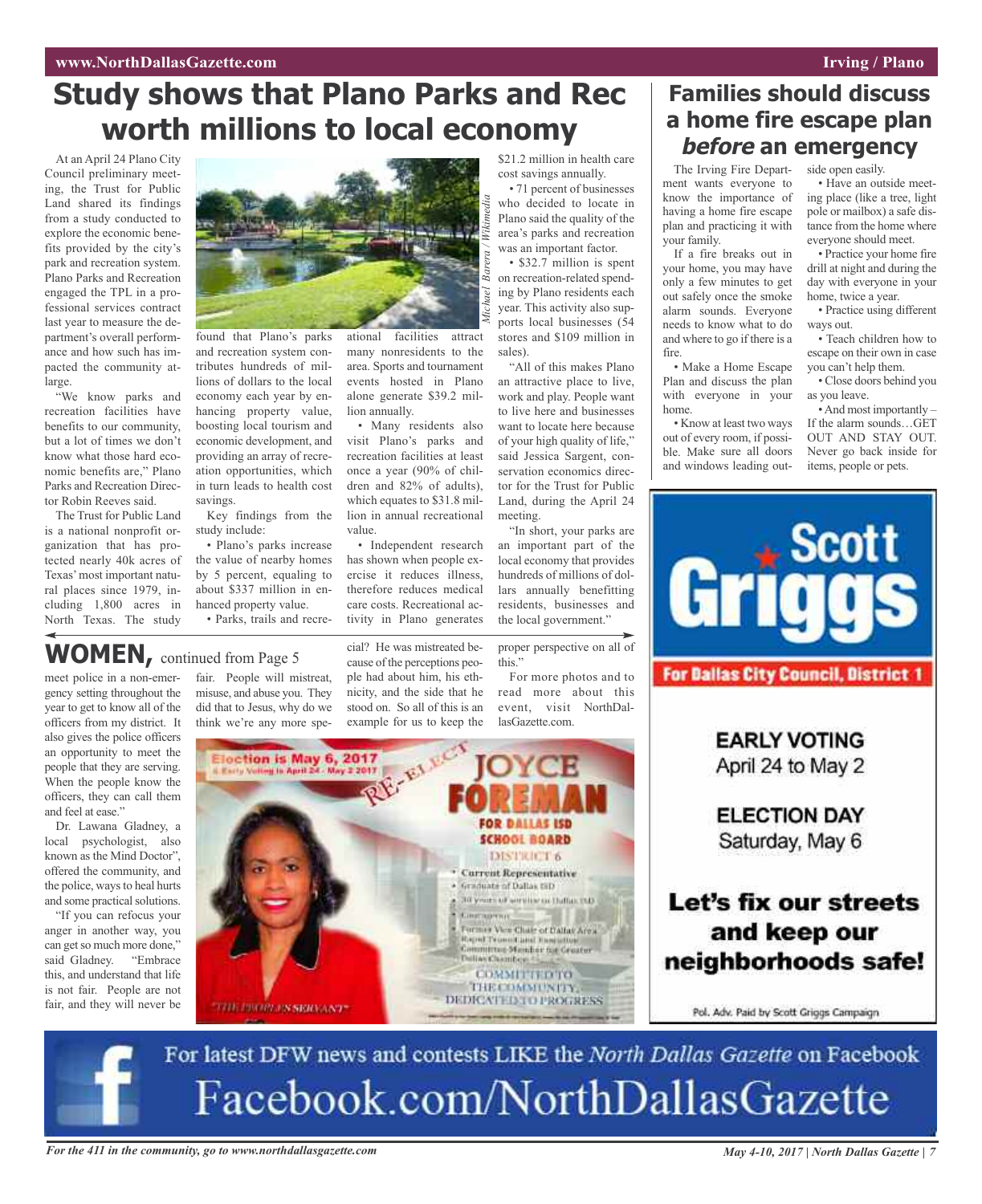### **City Briefs**

### **CARROLLTON Carrollton Gears Up for Summer with the Opening of Thomas Splash Park**

The W.J. Thomas Splash Park (1955 N. Perry Road) is officially open for the season. This free facility is open from 9 a.m. - 8 p.m. daily. To start the water features, park visitors simply touch the silver sensor on top of the red fire hydrant water feature in the splash area.

Located within easy walking distance from the popular W.J. Thomas and Josey Ranch sports fields, this is the perfect site for free water play and family picnics. The deck, tables, and any shaded areas are all first come, first serve.

For more information about summer fun in Carrollton, visit cityofcarrollton.com/splashpark.

### **Water Restrictions in Effect**

Each year, the City of Carrollton's Water Conservation Plan calls for restrictions on time-of-day watering beginning April 1. The use of a permanently installed automatic irrigation system is prohibited between the hours of 10 a.m. and 6 p.m. from April 1 through October 31. Timeof-day restrictions conserve water by minimizing evaporation and wind drift during the warmest hours of spring and summer days.

> *NDG Ticket*

*to win tickets to the the hottest events in*

*Worth!!!!*

This allows more water to penetrate deep into the soil which promotes healthier roots for plants and turf grass.

Protect your landscape and your wallet by watering early in the morning (well before sunrise) and deeply by breaking long watering cycles into two or three shorter cycles. You can find more detailed instructions about outdoor watering at cityofcarrollton.com/water.

### **DALLAS MLK Multicultural Affair**

The 2nd Annual MLK Multicultural Affair is a unique presentation of the vibrant cultural and artistic expression found in the D/FW area focused on art, music, dance and fashion. This is a fundraiser for the Martin Luther King, Jr. Community Center and its social services department, which provides financial assistance and support to more than 29,000 families annually in the form of food, utility & rental assistance, and more.

The event is scheduled for Friday, May 26 at the Frontiers of Flight Museum from 7 p.m. to Midnight. Tickets are \$30 and guests are required to wear all white attire with accents of only gold or silver (no exceptions).

### **walkSTEM is May 6** walkSTEM is a guided

math walk through the Dallas Arts District created in partnership with the National Museum of Mathematics in New York. These free walks are designed specifically to engage elementary and middle schoolaged children and their families in learning how math is a relevant and dynamic part of our everyday surroundings.

Open to families with kids of all ages, teachers, school groups, and interested grown-ups. No unaccompanied minors permitted.You must register in advance to reserve your place as spaces fill up quickly.

The elementary walk is geared toward kids ages 6 and up.

### **United We Stand Anti-Bullying Rally**

Anti-Bullying Teen Rough-Ing Foundation nonprofit and Exall Recreation Center invite families and organizations to the United We Stand Anti-Bullying Rally on Saturday, May 13 (11 a.m. - 3 p.m.) located at 1355 Adair Street, Downtown Dallas. The major goal for the 'Anti-Bullying Rally' is to bring awareness to bullying.

Guest Speakers: Former Professional Baseball Player Omar Washington, Star Strong Founder of Anti-Bullying Teen Rough-Ing Foundation, Marine Veteran Floyd Scott Board Certified Anger Management Specialist, Dallas ISD

and several other awesome speakers.

Free food, games, workshops, self defense classes and more. Info at AntiBullyingRoughing.org.

### **GARLAND Engage Garland Survey: Interstate 30 Corridor**

As the City of Garland continues its efforts to revitalize the Interstate 30 corridor, residents are encouraged to provide their thoughts. A five-question survey is available at EngageGarlandTX.mysidewalk.com. until May 31. Call 9725-205 with any questions.

### **RICHARDSON Richardson Woman's Club Golf Tourney May 5**

The 10thAnnual Richardson Woman's Club Golf Tournament is Friday, May 5 at Sherrill Park Golf Course beginning at 11 a.m. This year's festivities will include 18-20 teams, with lunch and dinner provided for the golfers and their guests, and a 30-minute pro clinic. Other activities include a silent auction, holein-one contest and longest drive competition. The event benefits student scholarships for RISD high school seniors.

Individual entry fee is \$125. For more information, visit www.rwctx.org.



### **All eyes on Austin...**



*North Dallas Gazette's Publisher, Thurman R. Jones (pictured on the right), had an opportunity with Mollie Belt, Publisher of the Dallas Examiner (center) to visit the state capitol in Austin on May 1 and listen to proceedings which included Rep. Eric Johnson (pictured on the left) testifying before a committee on legislation under consideration.*



*8 | May 4-10, 2017 | North Dallas Gazette*

*For the 411 in the community, go to www.northdallasgazette.com*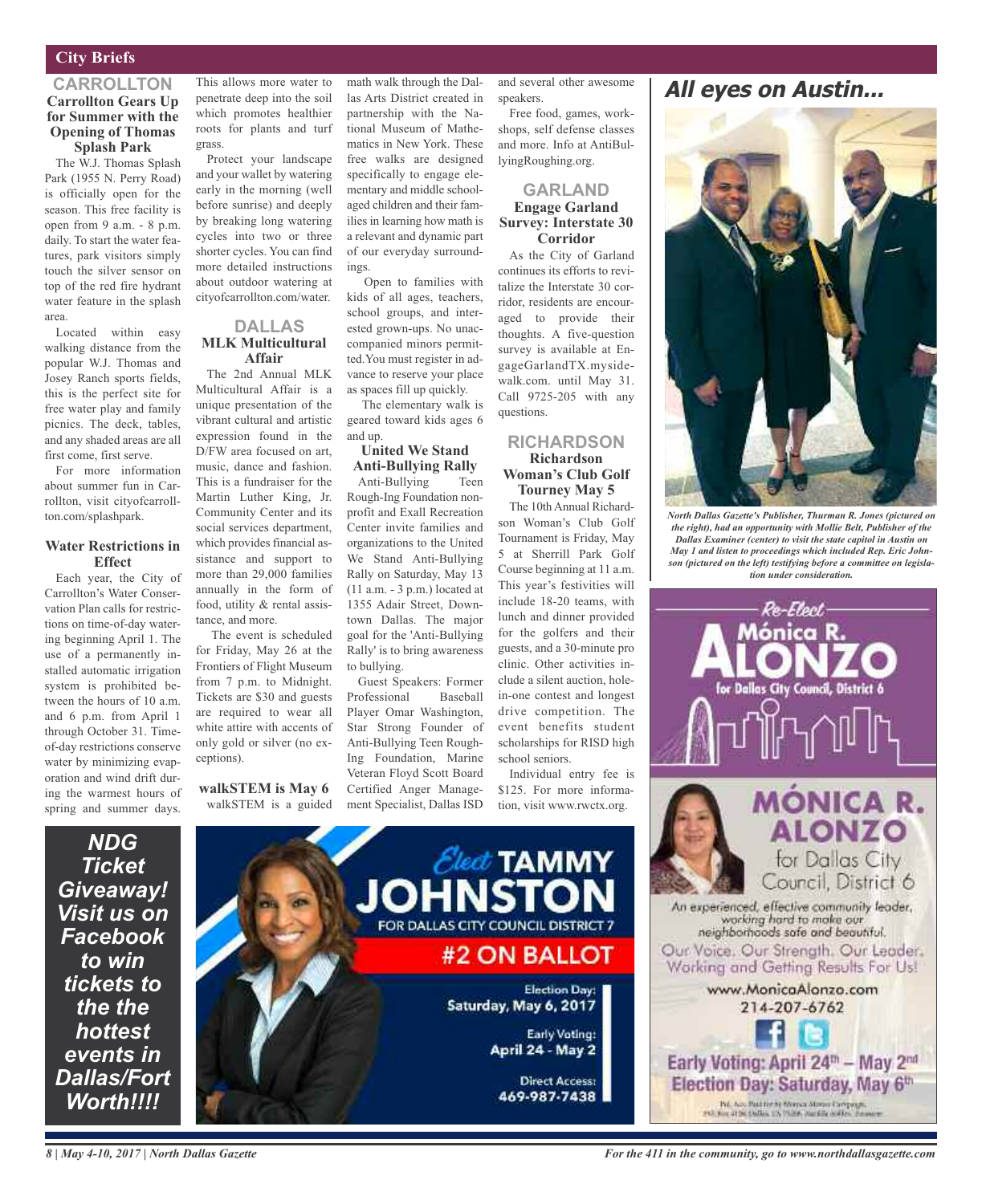If your mother enjoys listening to jazz in a quiet setting, then a visit to the 2nd Sunday Jazz Jam is an opportunity to enjoy a special evening. The Labyrinth Walk Coffee House at the Unitarian Universalist Church of Oak Cliff located at 3839 W. Kiest Blvd. in Dallas on Mother's Day May 14, from 5 p.m. to 7 p.m. is the scheduled timeslot. There is no admission fee, but donations are shared among the performers.



Regular musicians include Steve Horn on Mandelin, Napoleon Martin on sax, Gerald Wise on Trom-

bone, DeePoores on trumpet, John Ellard on guitar, Mike on keyboard, and Buffy on flute, with vocals

## **Leela James releases new single 'Hard for Me'**

Leela James, an R&B and soul singer-songwriter on tour this spring, is following up with recent hit, "Don't Want You Back" with a new single entitled, "Hard for Me." James may be young, but her singing is vintage R&B. Her inspiration includes Gladys Knight, Mavis Staples and Toni Braxton. Fans have compared her deep, rich, gritty vocals to the Queen of Soul Aretha Franklin and Chaka Khan.

In 2004, James toured as an opening act for The Black Eyed Peas and Macy Gray. That same year, she was featured on hip hop producer, DJ, and emcee Pete Rock's album Soul Survivor II, providing vocals to the track "No Tears".



In 2005, she lent her voice to the posthumously released Ray Charles album Genius & Friends, duetting with the singer on the song "Compared to What".

James' debut album, A Change Is Gonna Come, was released on June 21, 2005. The album was conceived as a throwback to an

earlier era of American soul music, building upon the legacy of 1960s and 1970s soul singers while incorporating elements of contemporary R&B, funk, and gospel.

Her talents and aspirations are not limited to just singing on stage and in the studio, she has done televi-

### **Former Dallas Police Chief David Brown launching book tour on May 7**

Retired Police Chief David O. Brown returns to the spotlight when he discusses his life and the challenges of modern law enforcement.

The program is the debut event on Chief Brown's tour for his biography, Called To Rise: A Life in Faithful Service to the Community That Made Me. Each ticket purchase includes a free autographed hardback copy of the book.

David O. Brown is a thirty-three-year veteran of the Dallas Police Department, from which he retired as chief in October 2016.



spear.

Now a correspondent for ABC News, he is also an adviser for Texas organizations focused on positively influencing early childhood education efforts, mental health awareness and treatment, and assistance for formerly incarcerated persons. Chief Brown lives in Dallas with his wife and daughter. The event is scheduled for 7:30 p.m. at the Winprovided by Cora Coanady and Gloria Watts.

If you just want to sit and listen, bring your soft drinks, wine or beer and food, if you wish. The LWCH is a non-profit organization run by volunteers presenting a variety of live musical programs. Watch for more information at www.labyrinthwalkcoffeehouse.com or on Facebook at www.facebook.com/LabyrinthWalk-CoffeeHouse.

sion also. First in 2010, James appeared on the BET television series My Black is Beautiful as a co-host alongside of Tasha Smith, Kim Coles, and Alesha Renee. Fans of the of the TV One reality show R&B Divas: Los Angeles may recognize her from appearances during 2014 and 2015 in seasons 2 and 3.

## **Jazz in the Park this Spring...**



*The African American Museum is sponsoring Jazz in the Park at the Band Shell in the Historic Fair Park. The event is spread over three weeks with two headline performers each week. The May 11 show features Thom Brownlee Jazz Quartet and Sheran Keyton performing with the Joe Rogers Trio. On May 25 Thaddeus "Fabulous" Ford and Lenny Nance perform and it closes out on June 8 with the Dallas Jazz Quartet and Candice "Mahogany" Miller. Free parking is available at Gate 6 for each show. The tickets cost: \$10 pre-sale, \$20 Cabaret Seating (must be purchased in advance) at aamdallas.org.*



*Do you have an upcoming event? Contact NDG Entertainment at marketing@northdallasgazette.com*

*May 4-10, 2017 | North Dallas Gazette | 9*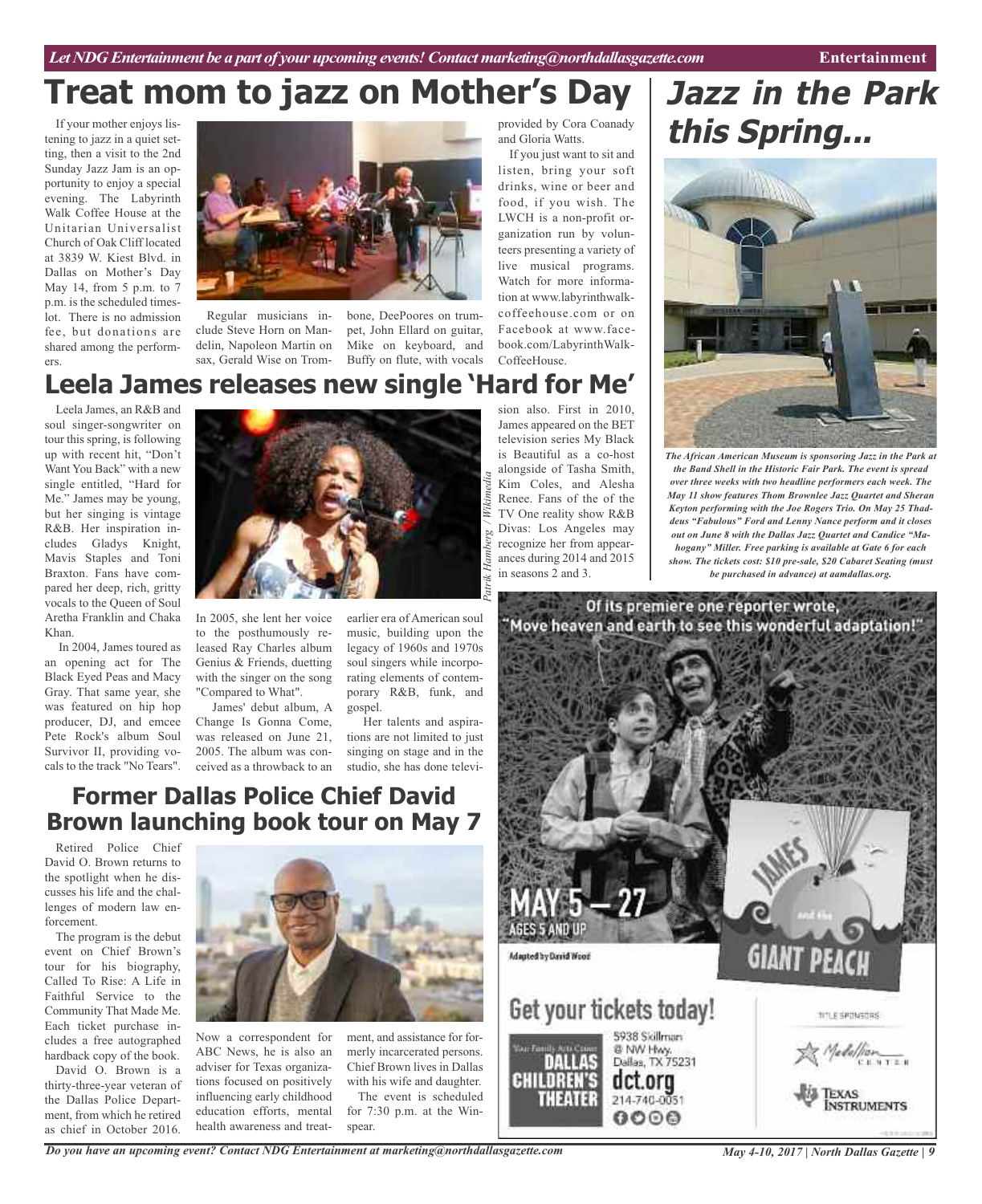**Car Review Entertainment Too!** *Let NDG Entertainment be a part of your upcoming events!Contactmarketing@northdallasgazette.com*

## **CIRCUS 1903 to make Dallas debut**

The producers of the world's biggest magic show, The Illusionists are bringing a turn-of-the-century circus spectacular. CIRCUS 1903 – The Golden Age of Circus will play at the Music Hall at Fair Park May 23 – June 4 presented by Dallas Summer Musicals. This North Texas premier promises all the thrill and daredevil entertainment one would expect from the circus, with a new twist

Puppetry puts Elephants back in the ring, introducing the largest ever performing African elephant and her baby, along with a huge cast of unique and dangerous circus acts from all four corners of the world, from strong men to contortionists, acro-

bats to musicians, knife throwers, high wire and more.

The award-winning team of puppeteers and model makers who created the National Theatre's War Horse have designed, built and brought to life two stunningly beautiful elephants for CIRCUS 1903 –The Golden Age of Circus. Featuring advances in design and expression, the puppets appear throughout the show as the mother teaches her calf the tricks of the trade.

Single tickets for CIRCUS 1903 – The Golden Age of Circus, starting at \$20 (pricing subject to change), are now on sale at DallasSummerMusicals.org or by phone at 1-800-745-3000.



## **Musical line-up announced for 48th Cottonwood Art Festival**

Richardson's Community Events Department announced the entertainers who will perform at the May 6-7 Cottonwood Art Festival at Cottonwood Park. In addition to a juried art show, food, beverages and kids' activities, the

### **'The 25th Annual Putnam County Spelling Bee' now on stage in Plano**

Collin Theatre Center closes out its 2016-2017 season with "The 25th Annual Putnam County Spelling Bee," in Collin College's Black Box Theatre.

Directed by Collin College Professor of Theatre Robin Armstrong, "Spelling Bee" is a musical that tells the story of five eccentric kids vying for first prize, bragging rights and, most importantly, a trip to the National Spelling Bee Competition.

"Mathlete, athlete, theatre geek or cheerleader, whatever your school days legacy, you'll connect with the plucky courage and got-towin energy of these spelling bee contestants," Armstrong said.

The final show is Saturday, May 6. Advance purchase tickets are required and seating islimited.The Black Box Theatre is located on Collin College's Spring Creek Campus, 2800 E. Spring Creek Parkway in Plano.

For more information about visit www.collin.edu/finearts.



**Saturday, May 6 Courtyard Main Stage** • Gunplugged (10:45

Vote for<br>Experience<br>We Can

Count On

"I have spent my career

managing large budgets and

continue demonstrating fiscal responsibility when it comes to

- Oscar Ward

implementing cost soving

measures. We need to

your tax dollars."

a.m.)

• Warehouse—A Dave Matthews Tribute Band (12:15 p.m.)

• Sweet Crooner (2:15 p.m.)

• Mr. Inez Band (4:15) p.m.)

Follow Us On

Instagram

@northdallasgazette

PERSONAL

**EDUCATION** 

**Food Court Stage**

• Davis & Rose (11 a.m.) • Darrin Kobetich (1 p.m.)

**Sunday, May 7 Courtyard Main Stage** • Victor Andrada (10

a.m.) • Ashley Bradberry (11:30 a.m.)

• James Mahler (1:30 p.m.)

• The Free Loaders (3:30) p.m.)

### **Food Court Stage**

• Landon Lawhon (11 a.m.)

• Victor Andrada (1 p.m.) Now in its 48th year, the semiannual Cottonwood Art Festival takes place May 6- 7, from 10 a.m.-7 p.m. Saturday and 10 a.m.-5 p.m. Sunday. Cottonwood Park is located at 1321 W. Belt Line Rd. For more information, visit www.CottonwoodArtFestival.com.

# THE BLACK ACADEMY OF ARTS AND LETTERS

BLUES AND SOUL AT THE MUSE

Lurgina Fring Redden.<br>Markel to Kaya Want, two tops & four grand bildren

8 S. Industrie<br>8 S. Industrie Engineering, University of Houston<br>M.B.A., Finance from University of Texas/Adiagon

**OSCAR** 

**FOR CITY COUNCIL PLACES** 

COUNCIL SERVICE City Coutell Member, Datrict 5 for three years Chairmei, Avdit & Finance Committee **Tegioral Transportation Council Sullas Regional Mobiley Coolition**<br>North Texas Crime Commission Prospertation & Natural Researces Contrainer rving Arts Beard Linner

**CIVIC INVOLVEMENT** Chainnas, Chaner Review Cannities<br>Chairman, Folking & Steedards Committee President/VP Neighborhood Association<br>Trying Chartter of Commesce **Aring Illapane Chardes of Commerce**<br>Aring Sunder Wotoy freing Anthoca frring Heritage Studet

Early Voting April 24<sup>th</sup> - May 2<sup>th</sup><br>Election Day is Saturday May 6<sup>th</sup>

972.258.1007 Josentw@verizon.net PA silk mid by the Octa Weel Gregorits Survey Maker: Training



## **Enter to Win! Ticket Giveaway**

*NDG Entertainment Ticket Giveaway!!! Follow North Dallas Gazette on Facebook, Twitter and Instagram to keep up on all the latest!!!*

*10 | May 4-10, 2017 | North Dallas Gazette*

*Do you have an upcoming event? Contact NDG Entertainment at marketing@northdallasgazette.com*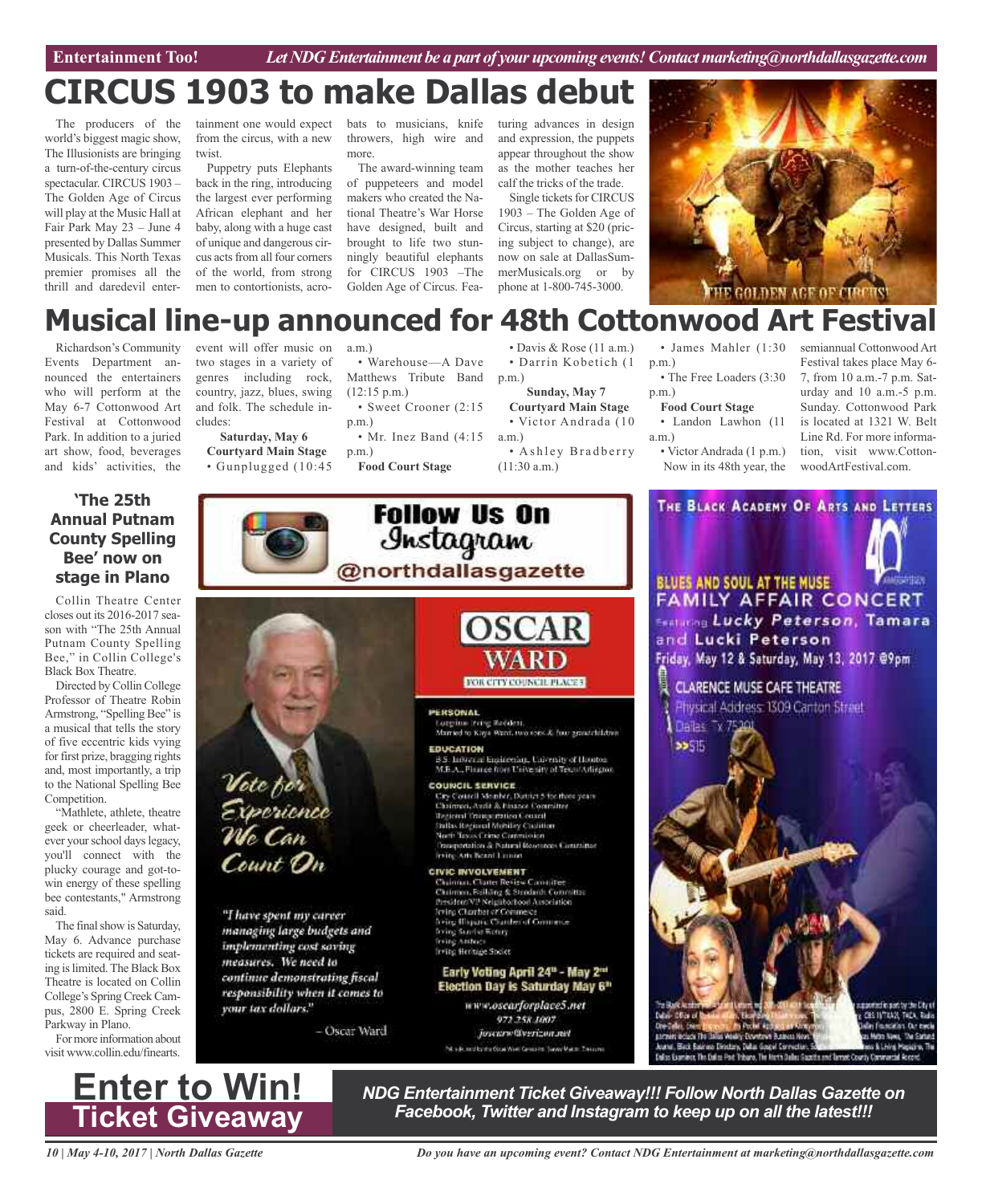## **Black Chamber of Commerce aims to increase access to capital for Dallas' minority businesses**

*Courtesy*

*Photo*

The USBC Community Economic Development Corporation (USBC CEDC) on Friday, May 12 in partnership with the US Black Chambers, Inc. and theTexas Association of African American Chambers of Commerce will hold Capital Pathways. The event is a free workshop for minority businesses to showcase growth strategies to expand their enterprises. Business owners will learn ways to leverage credit and financing options, and will meet with experts who will guide them on the path to scale to the next level.

"There are 2 .6 million black owned businesses and their number one concern is access to capital," said Ron Busby, Sr., President and



in the best position possible to succeed. With Capital Pathways, we are helping Dallas's small businesses grow and scale to build a stronger economy and more

The Capital Pathways-Dallas workshop is designed for minority business owners with at least \$100,000 and more in annual revenue. The goal isto foster local partnerships, highlights local CEOs and promotes inter-generational connections for collective economic growth and

empowerment. Participants will learn how to effectively fund and expand their business ventures, and become a part of a network of the nation's most established entrepreneurs.

"Accessto capital is one of the biggest challenges that many minority businesses face," said Charlotte Key, President of the Collin County Black Chamber of Commerce. "The Capital Pathways program helps to bridge that gap. Participants will receive invaluable information to not only grow their

business, but also learn how to sustain that growth for years to come."

The Dallas workshop is part of a series of 10 workshops led by the USBC CEDC which provides ongoing training and development from top lending and credit experts in the field. Participants will learn how to effectively fund and expand their entrepreneurial ventures, and become a part of a network of the nation's most established entrepreneurs. Presenters include representatives from the National

Foundation of Credit Counseling, Small Business Administration, BB&T Bank, Minority Business Development Agency, and SCORE.

**Marketplace**

The workshop and business networking will be held at Paul Quinn College, located at 3837 Simpson Stuart Rd., in Dallas. Online registration is now open at http://bit.ly/dallaspathways. Registration opens at 9:30 a.m. and the program runs from 10 a.m. until 2 p.m. Lunch will be provided for attendees.



## **Richardson Chamber's study proposes 'area of innovation'**

The Richardson Chamber of Commerce's East Arapaho/Collins Task Force recently presented to City Council during a work session a proposed creation of an "area of innovation" district to promote redevelopment in the East Arapaho/Collins area.

The Task Force was created last year to study ways to further enhance economic vitality in the area

bordered by Campbell Road to the north, Plano Road to the east, Apollo Road to the south and Greenville Avenue to the west. The region was identified by the City in 2009 as one of six locations ripe for enhancement and redevelopment.

Innovation Districts are geographic zones, particularly urban, where leadingedge anchor institutions and companies cluster and connect with start-ups, business incubators and accelerators. They are also physically compact, transit-accessible, and offer mixed-use housing, office and retail.

The Task Force's strategy is to focus first on actions to be taken by private-sector interests, who will lead the initiative, with a supportive and secondary role envisioned for the City and other public-sector entities.

### Introducing a new way to meet, work & play!

The Economic Empowerment Center is the perfect place for your next trade show, conference or private party!



-Monthly meetings ·Soedal events ·Trade shows

«Business seminars ·Birthday parties 8 Quinceaferas

+Holday parties Non-profit campaign kickoffs Charch services

**ECONOMIC** 

ICENTER

**EMPOWERMENT** 

8737 King George Dr., Dallas, TX 75235 Contact us at 214-540-6932 or

leasing@transformanceusa.org www.fransformanceusa.org/eec

*For the 411 in the community, go to www.northdallasgazette.com*

*May 4-10, 2017 | North Dallas Gazette |11*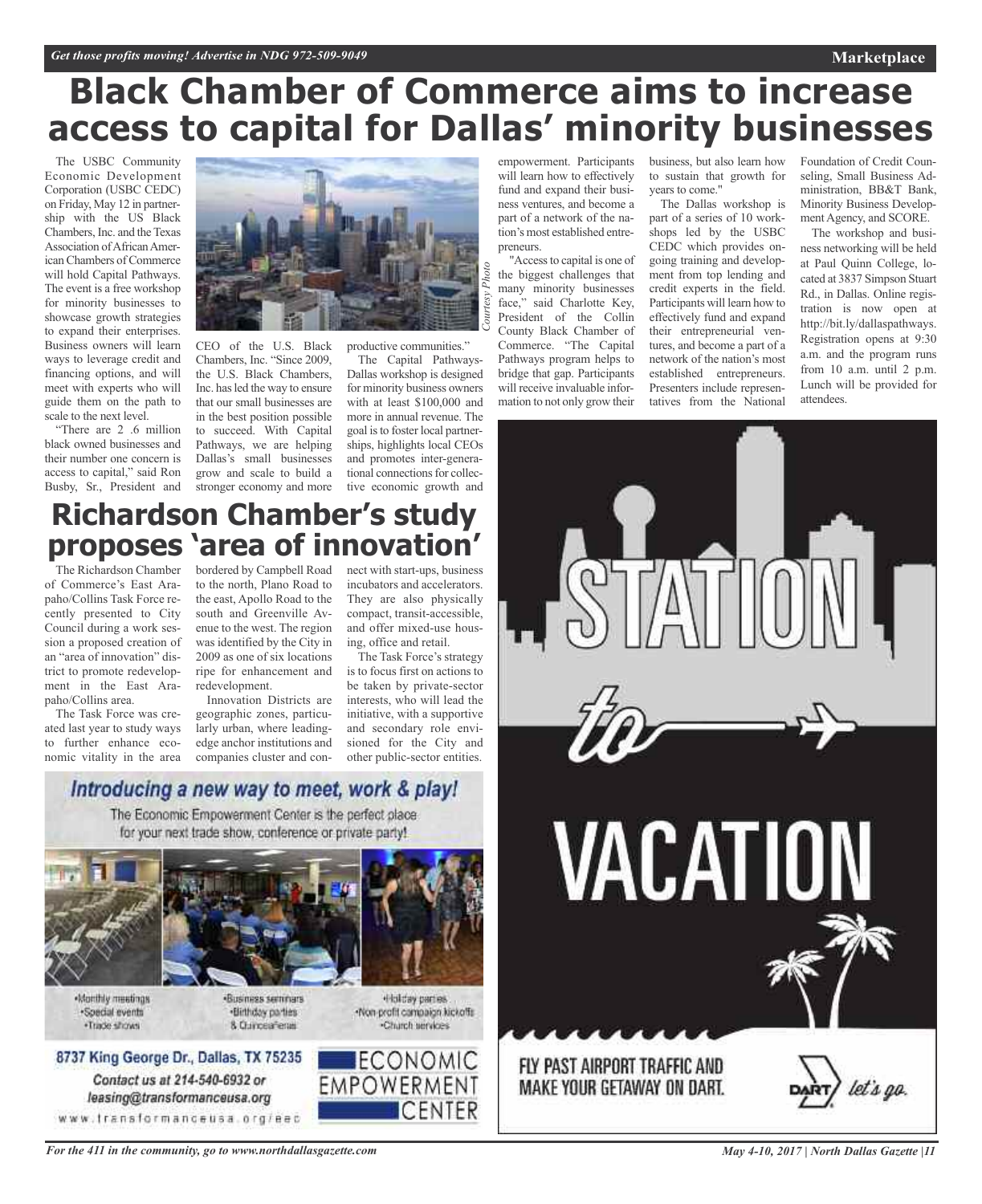Re-elect

## **Upcoming DFW job fairs happening in May**

As we march toward summer, while the unemployment rate in the DFW area is low, there remain plenty of opportunities for those seeking new careers, summer internships and jobs. Spotlighted below are six job fairs covering everything from jobs for teens, Dallas ISD and those interested in working with senior citizens.

**The Dallas Engineering, Technology, and Security Clearance Career Fair** is Tuesday, May 23 at the Crystal Banquet Hall located at 6300 Independence Pkwy, Suite B in Plano from 10 a.m. to 2 p.m. Guests will have a chance to meet face directly with hiring managers onsite.

All jobs require US citizenship and a minimum 2 years of industry experience on top of a degree. Some jobs require an active Clearance.

To receive day of event Express lane access, please

*12 | May 4-10, 2017 | North Dallas Gazette*

send your resume to: resume@expoexpertsllc.com put 'AttendingEB' in subject header.

For more information on the employers attending, requirements for job opportunities and directions please visit: http://www.expoexpertsllc.com/.

**Goodwill Job Connection** is hosting a free Job Fair on Thursday May 11 from 10:30 a.m. - 12:30 p.m. at the Flower Mound YMCA.

The YMCA is located at 2021 Cross Timbers Rd, in Flower Mound

Employers represented include:

- Public Storage
- Real Estate Personnel
- Denco 911

• Brookdale Assisted Living

• Accurate Temps **Teen Job and Career Fair** on Saturday May 13 at 2976 Cummings Street in Dallas. Employers looking to hire students for the summer include:

• Six Flags/Hurricane harbor

• City of Dallas/Garland Pools

- Quick Trip
- Local YMCAs

• Toys R Us and more

For more info contact Verelandria Lockridge at 214-382-8896.

**The 100K Opportunities Initiative Fair** promises a job interview for registered attendees on May 19 from 9 a.m. to 4 p.m. Twenty of the employers representing are planning to offer jobs on the spot. The companies attending include Starbucks, FedEx, Pizza Hut, Hilton, JCPenney and more.

The agenda for the day includes:

• Practice your interview skills with one-on-one coaching

• Create or improve your resume with personalized support

• Get help with job appli-

cations

• Learn about options to complete high school and explore college • Tap into legal resources

for youth involved with the justice system or interested in immigration services

• Find a mentor, a job training program, and much more! More information avail-

able at GetSchooled.com.

**Dallas ISD Teacher Job Fair** is May 20 at Emmett J. Conrad High School at 7502 Fair Oaks Avenue in Dallas from 9 a.m. to Noon.

Dallas students have big dreams for the future, but they also face big challenges. Dallas ISD is seeking to provide talented educators a chance to become one of those teachers and make a difference for kids in the Dallas community.

You must register to receive a ticket to the job fair.

See FAIRS , Page 13



See the results at callahanforcouncil.com

Election Day: Sat., May 6 Early Voting: April 24 - May 2

pol. adv pd. for by Rick Callaban Compaign



Event tickets will be re-**ENTREPRENEURS REDEFINED** Are younged 18.15 and him artifica, or an exhibit husbors with less than 101 to receivant Jun the LCL IBack-Chambers, Inc. and Dallas arrowpressed to Nam the stills and figure massary to -purch or grow your kisslmm. MAY 13, 2017 This EREC workshop will cover instruction for writing a Inserne and matering plan, winduring and  $0.00 \text{ s.m.} - 5.00 \text{ p.m.}$ primeching your business, how to secure financing sed The Potter's House Youth Empowerment Centre ware weeting pitches with inwohing 6727 Wind King King Dallai, TX 75216 Heecham look entrepreneurs including. Uranis Stiphen, co-fourise of the Nyean Gothers Polect **APPLY NOW** and Zaliju Larry, amastred Julific statement milionnials todefined my professional and media personality. The enwish patticipate in the atakkhup amolybic to compete for 15/000 covered their sections!

fanblickburden | Maublickbanden

*For the 411 in the community, go to www.northdallasgazette.com*

CHOC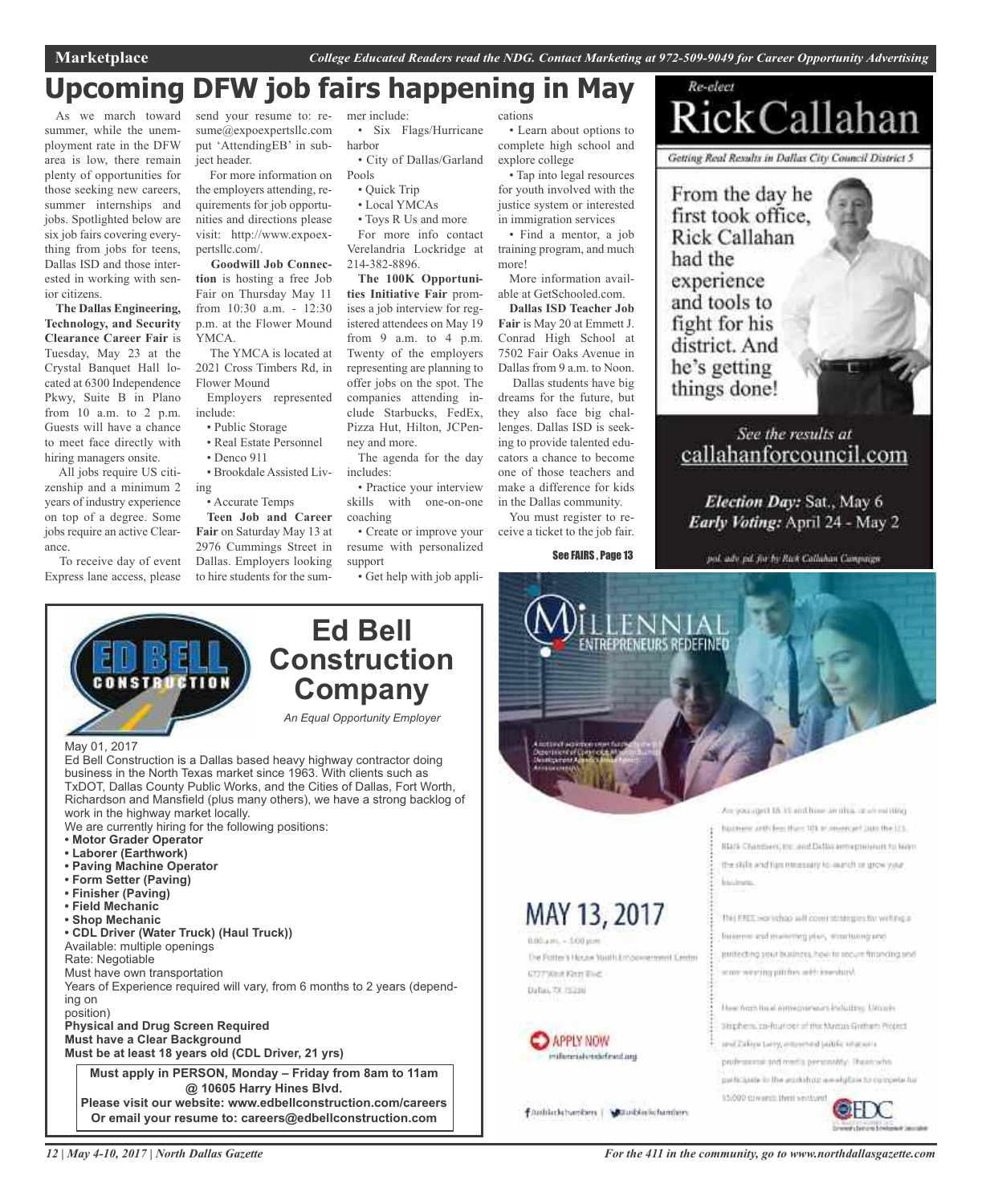### *Advertise Career Opportunity 972-509-9049* **Career Opportunity**

## **Hank Aaron and Vernon Jordan to be honored at the Black Enterprise Entrepreneurs Summit**

NEW YORK -- Where Innovation and Capital Meet. Join BLACK EN-TERPRISE at the 2017 Entrepreneurs Summit hosted by Nationwide on Wednesday, May 17 through Saturday, May 20, at the Marriott Marquis Houston in Houston with a lineup of some of the nation's most accomplished and celebrated entrepreneurs and motivational speakers. Patti La-Belle; singer, author, actress, and entrepreneur will join Yolanda Adams; gospel singer, record producer, and radio personality, as keynote speakers at the 2017 Entrepreneurs Summit.

An annual highlight of the Summit is the presentation

quired for entry. Also attendees are required to bring a teaching certificate or proof

**FAIRS**, continued from Page 12

of the nation's top awards for African American business achievement and community involvement. The Black Enterprise A.G. Gaston Award will be presented to MLB Hall OF Famer, Entrepreneur and humanitarian, Hank Aaron; and Corporate Champion Award to civil rights leader and attorney, Vernon Jordan, at the BE 100s Gala on Friday, May 19.

This awards recognizes the outstanding achievement of individuals who has had broad and positive impact on his or her industry as well as the community at large, while serving as a champion of entrepreneurship and business growth,

employment opportunities, and wealth creation for African Americans.

The 2017 Black Enterprise Entrepreneurs Summit boasts high-powered ses-

sions on critical business topics such as "Business Coaching: Crafting Your Game Plan," and "BE Talk: Innovation and Funding," just to name a few.



*The City of Irving does not discriminate on the*

of teaching eligibility. Limited parking is avail-

able so they are scheduling shuttles to run from 7 a.m. until 1 p.m. at parking lots located at Fair Oaks Park, Jack Lowe Sr. Elementary School and Sam Tasby Middle School.

To register visit Event-Brite.com and search for Dallas ISD Teacher Job Fair.

**Social Service Career Fair** hosted by Workforce Solutions of Greater Dallas is scheduled for May 31 at the Irving Workforce Center, 2520 West Irving Blvd, Ste. 100 in Irving. The fair is scheduled for 11 a.m. to 1 p.m.

Employers actively seeking to fill the following positions are attending:

• Rehabilitation Worker

- Social Workers
- Peer Support Worker
- Case Managers
- Service Coordinators
- Managers/ Supervisors
- Counselors
- Family Coaches
- Teachers
- Development Associates
	- Behavior Analyst
	- Therapist
- Independent Living Coordinators
- Other Social Service Positions

*basis of race, sex, religion, age or disability in employment or the provision of services.*



**Reynolds Asphalt & Construction Company is seeking you!** We offer excellent benefits and salary to compensate your experience!

### **Truck driver with Class "A" Commercial Driver License**

• Current Class "A" CDL with endorsements.

• Satisfactory driving record for the last 3 years (determined by Company driving standards).

- Pass pre-employment drug screen and DOT physical.
- Speak and write in English.
- Work extended hours, including weekends.
- Must be able to legally work in the United States.

### **Come talk to us and see what we have to offer!**

• (817) 267-3131, Monte

Or apply in person: Reynolds Asphalt 8713 Airport Freeway Suite 100 North Richland Hills, Texas 76180

**EEO**





(Leave Message)

Timuil: inquiries1909@gmail.com



### **CORE Construction**

requests bids for DISD BP 013, Hillcrest High School, Dallas, TX be submitted before 12:00 noon Thursday, May 4, 2017

High School Add/Reno Budget of \$21,726,302

Call Steven Normand at (972) 668-9340 for information on obtaining documents

Insurance per bid documents. A payment and performance bond may be required.

CORE Construction is an Equal Opportunity Employer and encourages all MBE/WBE/DBE/HUB firms to submit bids

> **CORE Construction** 10625 N. County Rd. Frisco, TX 75033 Phone (972) 668-9340 Fax (972) 668-9351

*For the 411 in the community, go to www.northdallasgazette.com*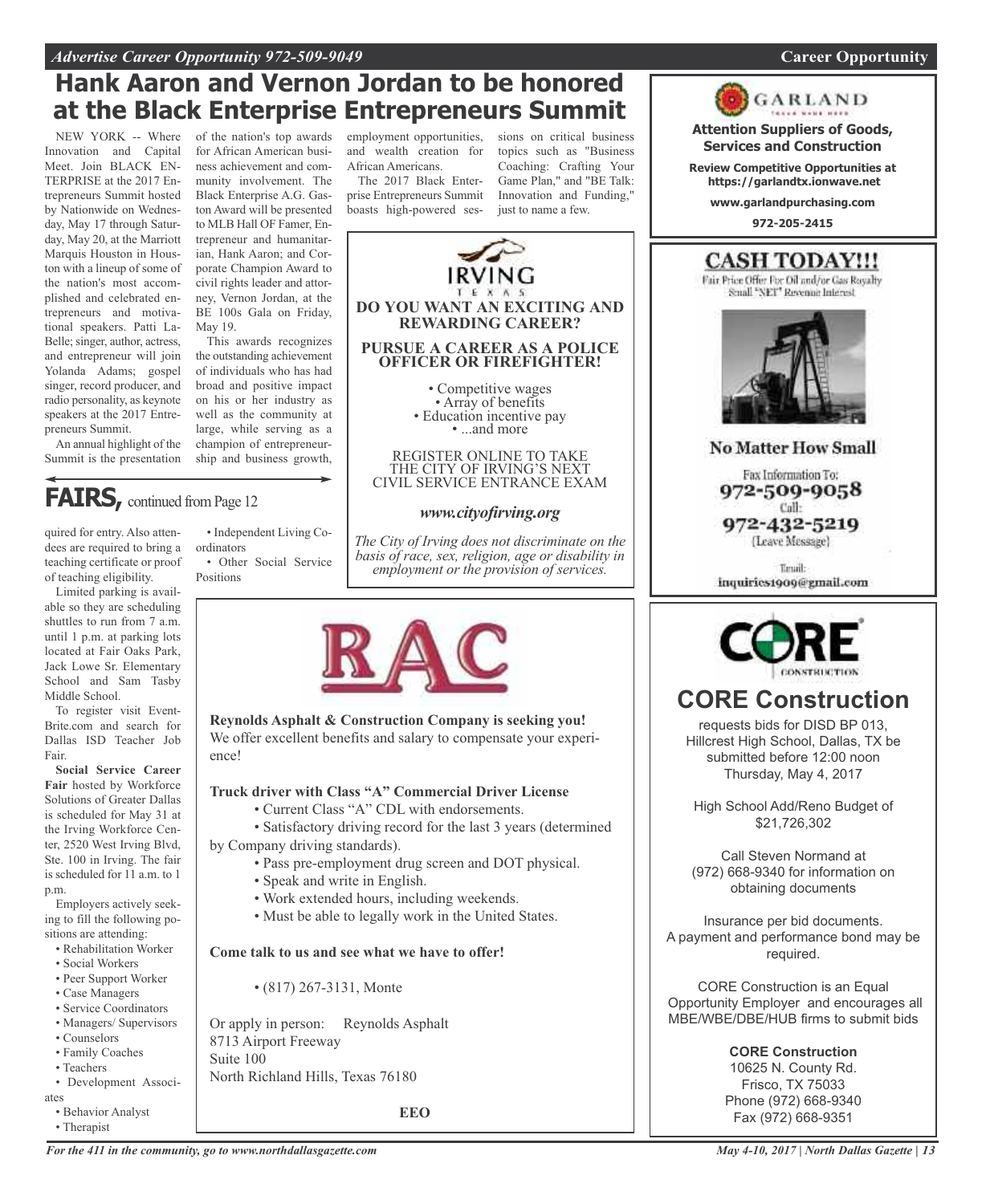#### **BETHEL BIBLE FELLOWSHIP, CARROLLTON (A PLACE TO BELONG)**

*NOTICE: Pastor Woodson serves the community by providing "Professional Therapy and Counseling Services" on a "Sliding Fee" scale. To schedule an appointment call the Pastoral Counseling Center at 972-526-4525 or email the church at www.bethelbiblefelloswhip.org*

**Tonight, May 4, 7 p.m.** (Every 1st and 3rd Thursday)

Teenagers, young adults and mature adults, are you discouraged, bewildered, do you have questions about the Bible and no one to ask; and do you feel imitated in churches? Bethel now has two Connect-2-Reflect (C2R) groups.

Discover Hope and Help for daily living; and, you don't have to be a member to come. Meetings are held in comfortable and relaxed homes one in Carrollton and one in Plano, refreshments are served.

### **May 6, 10 a.m.**

Ladies, you are invited to our Women's Ministry meeting (W.O.R.T.H.) where plans are in the making for our out-reach services in the community.

#### **May 7, 9:45 a.m.**

You're invited to our Sunday "Prayer and Meditation" at<br>9:45 am. You will be You will be blessed and inspired. You don't want to miss this!

#### **May 10, 7 p.m.**

Join us in Wednesday's Prayer and Bible Study Class with Pastor Brenda Patterson, Senior Pastor Woodson, Pastor Larry Gardner, Bro. Brad White and others teaching a series on "Design for Discipleship and understanding the Bible, Book 7, Chapter 2." Spiritual maturity is God's desire for you. It's Time to Grow; Ephesians 4:12 & 13.

Dr. Terrance Woodson, Senior Pastor 1944 E. Hebron Parkway Carrollton, TX 75007 972-492-4300 www.bethelbiblefelloswhip.org

**CHRIST COMMUNITY CHURCH IN RICHARDSON**

### **May 6, 7:45 a.m.**

Our Men's Ministry presents Men with Purpose. Hang out with the men of Christ Community to discuss C.E.O (courage, excellence & ownership) principles! Breakfast will be served. For information, contact David Woodruff or Keith Robbins @ men@ccrichardson.org.

#### **May 7, 8:45 a.m.**

You're invited to our Morning Services as we worship, honor and praise God for His blessings.

### **May 10**

Join us at 12 Noon with Rev. Viveca Potter teaching on the Word of God; come back at 6:45 p.m. for Corporate Prayer and stay for Senior Pastor Autry at 7:30 p.m. teaching the Word of God. Our youth will come for Food and Fellowship at 7 p.m. followed by Bible Study at 7:30 p.m.

Dr. Terrence Autry, Senior Pastor 701 Centennial 972-991-0200 Richardson, TX 75081 www.Christcommunityrichardson.org

**FELLOWSHIP CHRISTIAN CENTER CHURCH IN ALLEN "THE SHIP"**

 $\overline{\phantom{a}}$  , and the set of the set of the set of the set of the set of the set of the set of the set of the set of the set of the set of the set of the set of the set of the set of the set of the set of the set of the s

**Follow us on Social Media (Facebook, Twitter, YouTube and Vimeo).**

#### **May 7, 8 a.m.**

Join us in our Sunday Services as we praise and worship God in the Joycie Turner Fellowship Hall followed by our Sunday Worship Services and bring someone with you, you will be blessed.

### **May 10, 7 p.m.**

Join us in our Wednesday's 12 Noon-Day Live, Prayer and Bible Study and/or our Wednesday Night Live, Prayer and Bible Study at 7 p.m. to learn more about God's Word. Be encouraged by God's plan for your maturity and His glory; and

most of all; be prepared to grow.

Dallas, TX 75237 972-372-4262 www.Ibocchurch.org  $\overline{\phantom{a}}$  , and the set of the set of the set of the set of the set of the set of the set of the set of the set of the set of the set of the set of the set of the set of the set of the set of the set of the set of the s

**MT. OLIVE CHURCH OF PLANO (MOCOP) (Uniting the Body of Christ Among Nations)**

**May 7, 10 a.m.** Join us for Worship Service as we praise and worship God for His Honor and His glory; and don't forget to comeback at 7 p.m. for our

**May 10, 7 p.m.** You're invited to our Wednesday's Bible Study class; you will learn what God has to say to us. Come to be encouraged by God's plan for your spiritual growth and His glory.

Brazilian Church.

Pastor Sam Fenceroy Senior Pastor and Pastor Gloria Fenceroy 300 Chisholm Place Plano, TX 75075 972-633-5511 www.mocop.org

Dr. W. L. Stafford, Sr., Ed. D. Senior Pastor 1609 14th Street Plano, TX 75074 972-379-3287 www.theship3c.org

### **INSPIRING BODY OF CHRIST CHURCH, Let's Go Fishing! MATTHEW 4:19**

\_\_\_\_\_\_\_\_\_\_\_\_\_\_\_\_\_\_\_\_\_\_

#### **May 5, 2017**

All men are invited to Men's Ministry meeting each Friday night at 7 p.m., (IBOC promotes proactive male leadership.)

#### **May 7, 10 a.m.**

You're invited this Sunday as we praise, worship, honor and magnify God's Holy name.

### **May 8, 7 p.m.** Join usin Monday School as we grow in God's Word and learn what God has to say to us.

Pastor Rickie Rush 7701 S Westmoreland Road

### **MT. OLIVE CHURCH OF PLANO** 300 Chishoim Pt. Plano, TX 75075 972-633-5511

### Answers you need, Hope for today is waiting for you...

· Sunday School for all ages 8:30 am · Sunday Morning Prayer  $9-30$  am · Sunday Service  $10:00$  am · Wednesday Night Service 7:00 pm Pastor Sam Fenceroy Pastor Gloria enceroy www.mocop.org Radio Programs 'Vision & Truth Live" "Truth Made Simple" Call Pastor Sam<br>Every Sun, 9:00pm-10:00pm<br>KWRD 103.7 FM THE WORD Listen to Pastor St<br>Mort - Fri, 5:25pm 5:30pm KODN 1040 AM

### **SHILOH MBC IN PLANO (WHERE COMMUNITY BECOMES FAMILY)**

Come and connect to God through Shiloh; grow in Christ through the study of God's Word; and Serve God through service to each other and to the world. John 12:26.

### **May 7, 8 a.m. and 11 a.m.**

Join us for Worship Services praise.

### **May 10, 7 p.m.**

Wednesday's Bible Study to learn more about God's Word. Come and be encouraged by God's plan for your maturity and growth; it's all

and fellowship as we give God all glory, honor and

You're invited to our

**May 15-21** Women's Day Celebration; ladies join the Women of

Shiloh for their annual Women's Day Celebration activities starting the week of the May 15. Call the church for details.

for His glory and His honor. We are, "Growing in Christ through the study of His

Our church ministries offer opportunities for motivation and growth; join us and see. Be blessed of the Lord.

Dr. Isaiah Joshua, Jr. Senior Pastor 920 E. 14th Street Plano, TX 75074 972-423-6695 www.smbcplano.org



### www.IRSsafe.com

NDG now has a "Special Advertising Package"for churches and non-profit organizations that need to let the community know about your Special Event.

### Opportunity You Can Measure...

### **Church Events**

- Church Anniversary
- Pastor's Anniversary
- Women's Day
- Men's Day

### **Non-Profit Org. Events**

- Fundraisers
- (Concerts)
- Special Events
- (Personal or Community)

### Special Rate \$199

(Black & White, per insertion) Ad size - 4.905"x 6"(Quarter Page, B&W) (NOTE: Color Ad \$75 extra per inserion) Production disclaimer - NDG ad meake-ready is not included in promotion. Layout/production of "copy ready"ad will be a nominal extra cost. E-mail ad copy to: Marketing@NorthDallasGazette.com or call our Marketing Department today! -509-9



#### *For the 411 in the community, go to www.northdallasgazette.com*

### **Church Happenings www.NorthDallasGazette.com**

Word."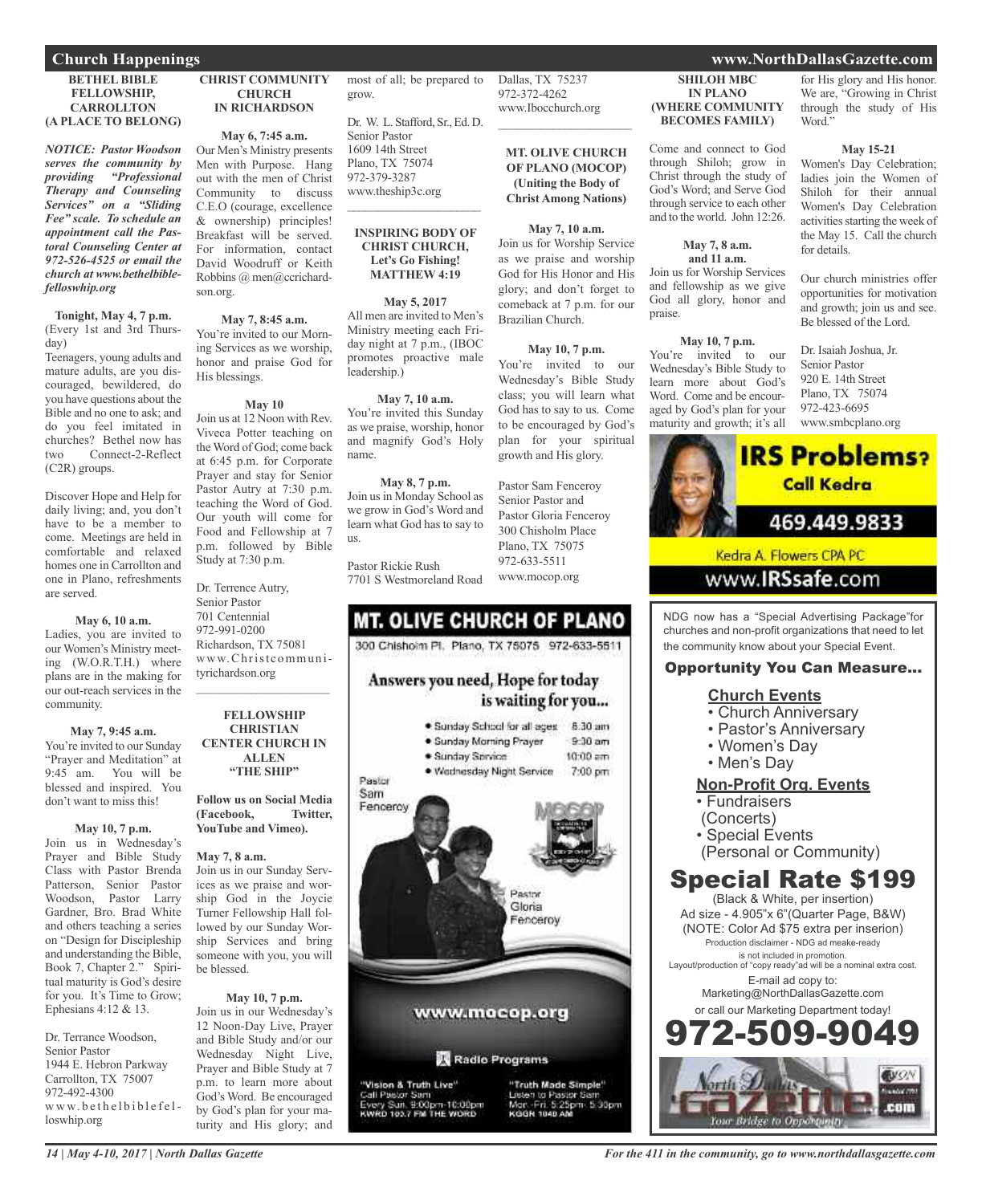# **The foundation of success**



*Send email to: businessoffice@ northdallasgazette.com to sign up for Sister Tarpley's weekly electronic newsletter.*

*"Now therefore so shalt thou say unto my servant David, Thus saith the Lord of hosts, I took thee from the sheepcote, from following the sheep, to be ruler over my people, over Israel: And I was with thee whithersoeverthou went, and have cut off all thine enemies out of thy sight, and have made thee a great name, like unto the name of the great men that are in the earth."*

**2 Samuel 7:8-9 (KJV)** David was nearing the end of his life; and the prophet Nathan was responding to David's idea to build a temple where the Ark of the Covenant would stay.

God was reminding David through the prophet, Nathan, of his roots and where He had brought him from.

God took David from the fields of pasturing sheep to being the Leader of a nation.

He also reminded David that He had cut off all of David's enemies for his sake and the sake of his nation. David never lost a battle; he was what we call today 'very successful'.

tempted to look at your accomplishments with pride as if you were the reason for your success?

think that your prosperity was due to your ingenuity?

that God is the ruler of all aspects of your life, even the material side?

Or, do you say, as my Pastor Brenda Patterson says at the end of her texts and emails, "All about God! In Him-For Him To Him"

The greatest temptation for many people is the pride of ownership. If we think our success is a result of our own effort we offend God and open the door to pride, just as Satan did before he was thrown out of Heaven.

him low: But honour shall uphold the humble in spirit." Proverbs 29:23 (KJV)

After becoming a Christian, I was on my way to church one Friday evening, in the process I passed a club and said to myself, "Look at all those people going in and out of that club, they could be on their way to a church revival like me."

to me, "If it wasn't for My grace, you would still be doing the same thing." From that day forward, I



Have you been tempted to

Has your material success been a testimony to others

"Aman's pride shall bring

At once I heard God say



*For the 411 in the community, go to www.northdallasgazette.com*

Have you ever felt stopped taking credit for any with God and pride of ownsuccesses in my life.

> Success can be a greater test than any adversity you may face. It as been said that not every man can carry a full cup, a sudden elevation frequently leads to pride and a fall; and the most exacting test of all to survive is prosperity.

Success can be a breeding ground for complacency ership.

Do you really understand who you are and where your successes come from? Do you understand that it is God who has given you the ability to work and achieve? God is the true source of all good things. Does your life reflect this belief?

**Good Things to Consider:** There are no short-

cuts to any place worth going. Vitality shows not only in the ability to persist, but in the ability to start over. Accept challenges, so that

you may feel the exhilaration of victory. Excellence is not a skill; it is an attitude. The true sign of intelligence is not knowledge but

imagination. Freedom is not

worth having if it does not See TARPLEY, Page 16





Īsiah Joshua, Jr. Fustor

SMBC: A church Focused on Excellence while Teaching the Word. Preaching the Gospel, Reaching the World

Worship Times: 8 and 11 a.m. Sunday School: 9:45 a.m. Mid-week: Wednesday at 7:00 p.m. Youth Church: Every 3rd, 4th, and 5th Sunday at 10:45 a.m. AWANA: Wednesday at 6:30 p.m. Contact Information: 972-423-6695 www.smbcplano.org



*Two of Sister Tarpley'sfavorite college students(Lto R) Kelsey Jones, a member of Bethel Bible Fellowship Church in Carrollton, her parents are Mark & Tammye Jones) and Kiersten Goff, her parents are Carl & Sharon Goff at theirInduction Ceremony into the prestigiousAlpha Sigma Omega Honor Society at the Dallas Baptist University, May 1, 2017*



reflect on the past with **Historical Perspectives from Sister Tarpley** Hear what it was like growing up in <sup>a</sup> very different Dallas when Booker T. Washington was <sup>a</sup> black school. Sister Tarpley graduated frm there and went on to college and later became

<sup>a</sup> city councilmember in Carrollton.

North Dallas Gazette takes a moment to

**Look for NDGTV at NorthDallasGazette.com**